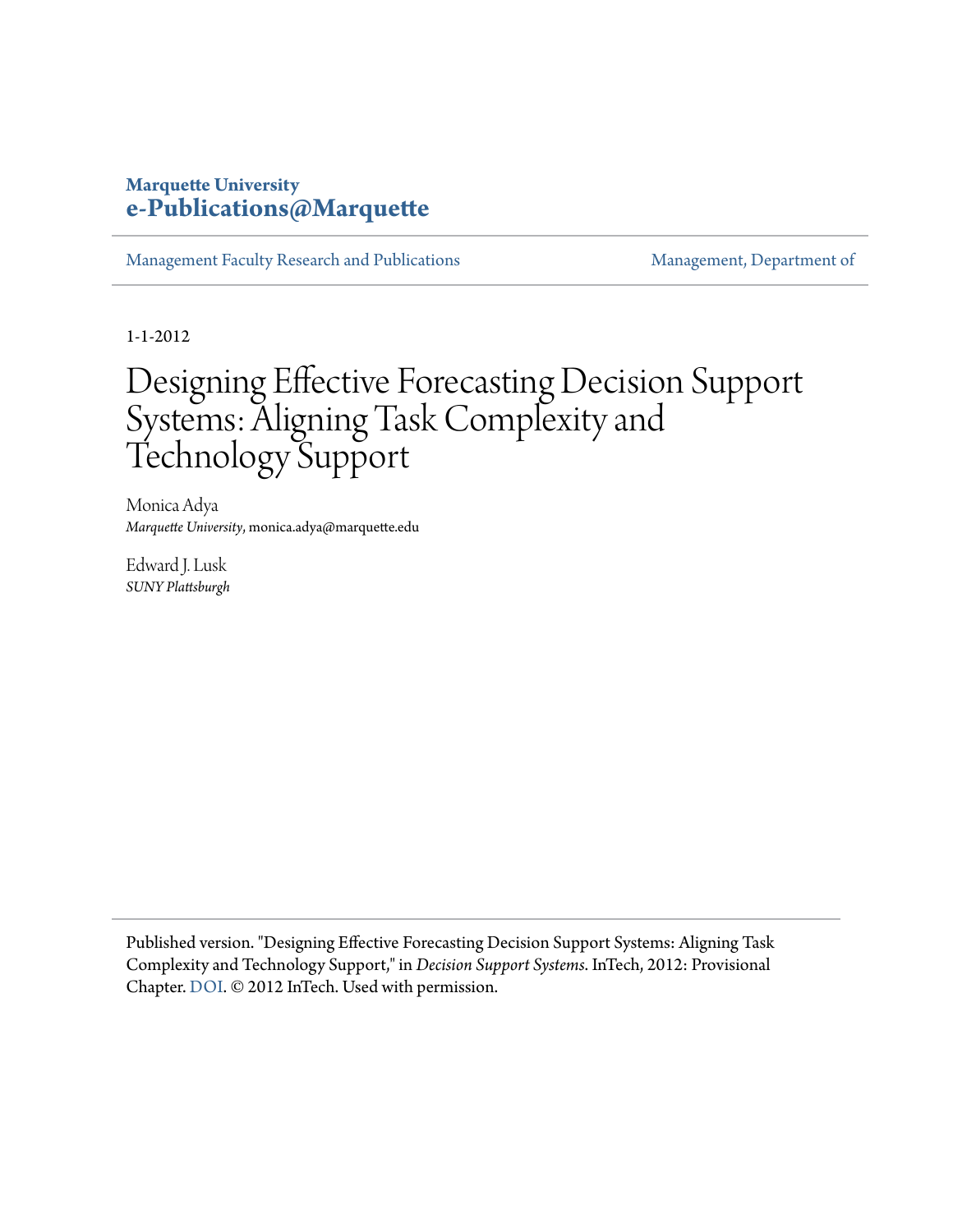# **Designing Effective Forecasting Decision Support Systems: Aligning Task Complexity and Technology Support**

Monica Adya and Edward J. Lusk

Additional information is available at the end of the chapter

http://dx.doi.org/10.5772/51255

# **1. Introduction and Motivation**

Forecasting is critical to successful execution of an organization's operational and strategic functions such as for delivery of a cost effective and efficient supply chain [[1](#page-18-0)]. The complex and dynamic organizational environment that defines much of today's forecasting function is of‐ ten supported by a range of technology solutions, or forecasting decision support systems (FDSS). Typically, FDSS integrate managerial judgment, quantitative methods, and databases to aid the forecaster in accessing, organizing, and analyzing forecasting related data and judgments [[1-2\]](#page-18-0). Forecasting task complexity can negatively impact forecast reliability, accuracy, and performance [\[3-4](#page-18-0)]. Specifically, it can influence two elements of forecaster behavior – deriving forecasts and judgmental adjustment of these forecasts [[5](#page-18-0)]. In executing these functions, forecasters may utilize different heuristics for complex series as opposed to simple ones in or‐ der to mitigate cognitive demands [[6-7\]](#page-18-0). Because selection and execution of these heuristics can be influenced by forecaster experience and knowledge-base, integrating time series complexity into Forecasting Support Systems (FSS) design can bring greater objectivity to forecast gen‐ eration, while simultaneously providing meaningful guidance to forecasters [\[1\]](#page-18-0).

Advances in design and use of FDSS, however, have been slow to come because of the fol‐ lowing range of problems that limit their usefulness in the forecasting domain. Firstly, FDSS are expensive to create, operationalize, and calibrate and therefore, require significant organizational investment. Second, and most significantly, forecasts generated by such expen‐ sive FSS are often subjected to judgmental adjustments. Such adjustments may be driven by forecaster confidence, or lack thereof, in FDSS capabilities as well as forecaster's sense of ownership once they make judgmental adjustments as opposed to just accepting outputs of



© 2012 Adya and Lusk; licensee InTech. This is an open access article distributed under the terms of the Creative Commons Attribution License (http://creativecommons.org/licenses/by/3.0), which permits unrestricted use, distribution, and reproduction in any medium, provided the original work is properly cited.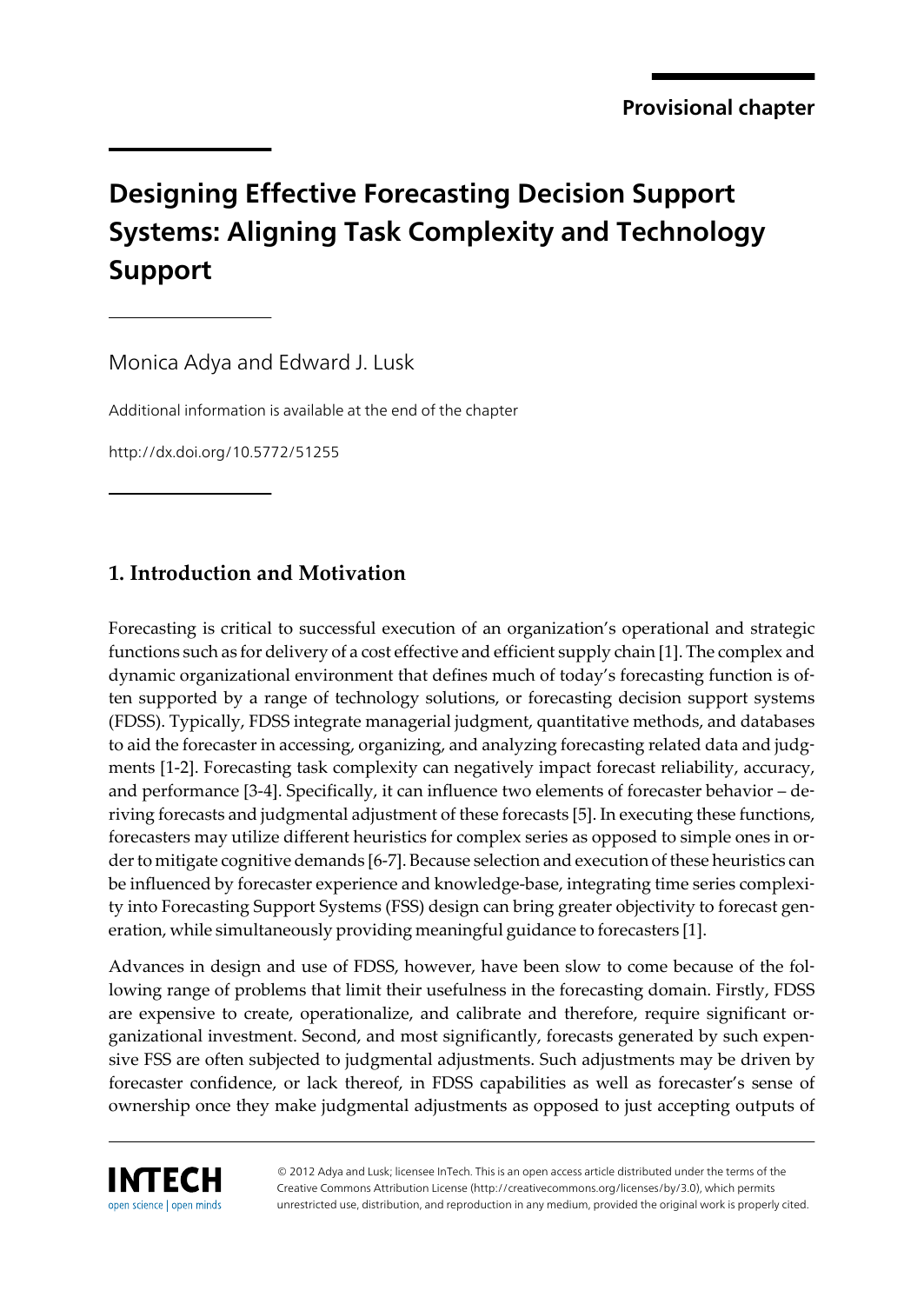a forecasting model. Third, forecaster confidence in FDSS and its outcomes is influenced by numerous system abilities such as strength of and confidence in explanations provided about forecast creation [[8](#page-18-0)], information presentation [\[9\]](#page-18-0), data about the systems past success rate [[10\]](#page-18-0), support from analogical forecasting tasks [\[11](#page-19-0)], and ability to decompose the forecasting problem [\[12](#page-19-0)] to mention a few. Lastly, the functionality and processes underlying FDSS are sometimes difficult to align with the experiential thinking of forecasters [\[11](#page-19-0)], i.e. If such support systems adaptively support complex and simple tasks according to task demands, forecasters may be less tempted to make judgmental adjustments [[11, 13-14](#page-19-0)].

The above discussions and supporting literature reaffirm that the level of agreement be‐ tween a task and the functionalities of the supporting technologies, i.e. the task-technology fit (TTF), can determine individual performance on tasks [[15-19\]](#page-19-0). TTF studies suggest that the extent to which a technology supports individuals in performance of their portfolio of tasks can determine the degree of success in the execution of their tasks through both im‐ proved performance and better system utilization [[15](#page-19-0), [20\]](#page-19-0). In a sense then, TTF provides important justifications for discretionary use of FDSS for simple and complex tasks. Under conditions where FDSS perform well empirically, it would likely be worth committing the time and resources to utilizing the FDSS. In contrast, where FDSS do not perform effectively or performs as effectively as human judgment, such commitment of time and resources to parameterize the FDSS may not be warranted. It has been asserted that certain functionalities of a technology are better suited for specific types of processes or tasks [\[17](#page-19-0)]. To this end, improved alignment between FDSS and FDSS-supported tasks, essentially better Forecasting Task-Technology Fit (FTTF), can mitigate the factors driving forecasters to make *ad hoc* adjustments of questionable validity done for rationalizing their worth [\[19](#page-19-0)].

In this study, we specifically examine the issue of forecasting task complexity and commen‐ surate FDSS support to provide a framework for FSS design and implementation using the TTF as an underlying motivator. In doing so, we achieve the following:

- **a.** Develop a characterization of complex and simple time series forecasting tasks. Herein, we rely on historical patterns and domain-based features of time series to develop dis‐ crete task profiles along a simple to complex continuum.
- **b.** Review evidence from the empirical literature regarding forecasting task complexity and its implications for FDSS design and suggest designs that would benefit the forecasting process.
- **c.** Develop an agenda for research and discuss practice-related issues with regard to bal‐ ancing forecasting utility with efficiency given the costs of FDSS.

## **2. Literature Review**

#### **2.1. Task-Technology Fit**

TTF theory defines tasks as actions carried out by individuals to process inputs into outputs [[20\]](#page-19-0) and task profile as aspects of these tasks that might require users to rely on information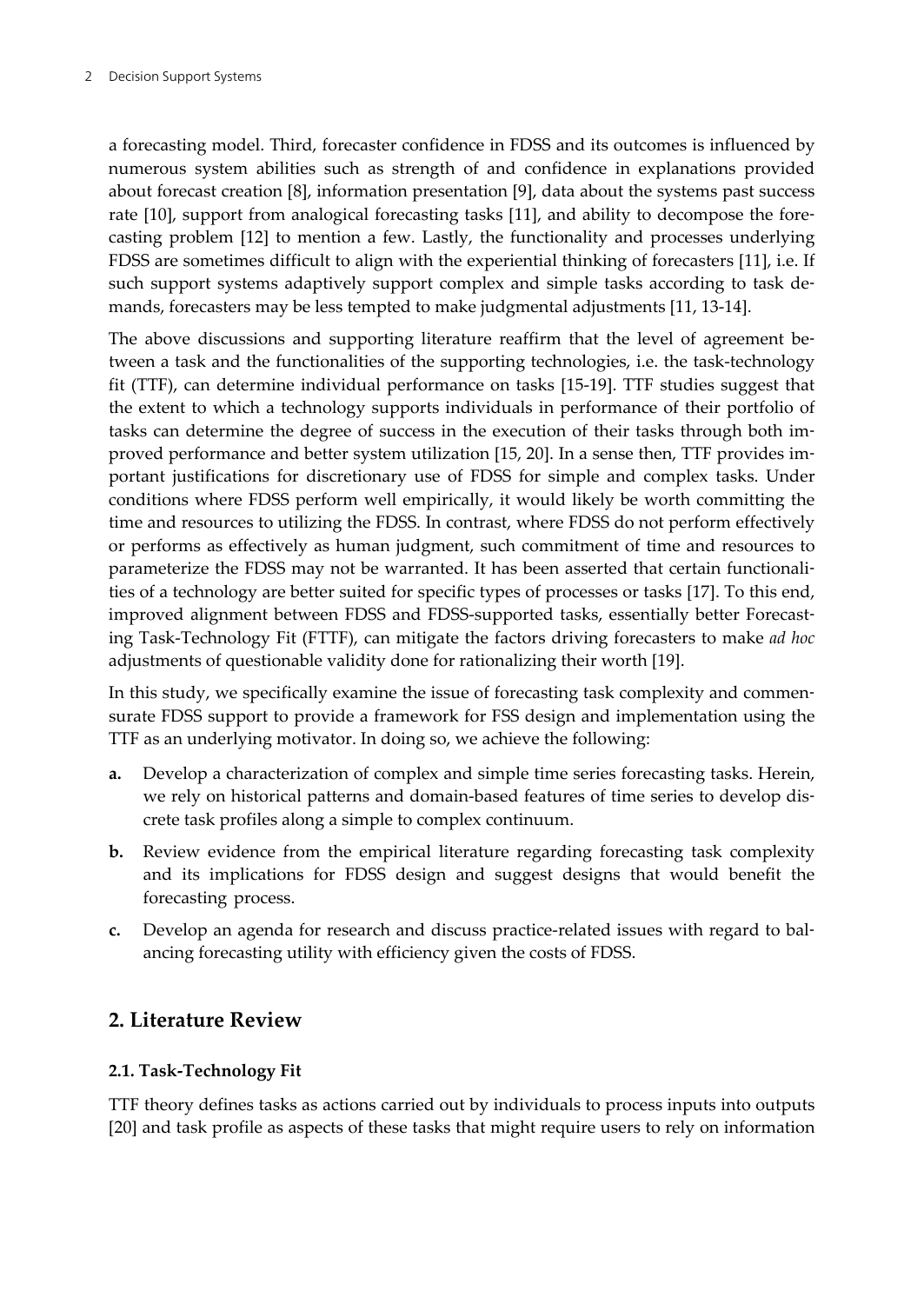technology. Technologies are defined as any set of tools, such as FDSS, required for executing these tasks. The fit between tasks and technologies, then, refers to the "degree to which a technology assists an individual in performing his or her portfolio of tasks" [[20\]](#page-19-0). In the usual case, TTF theory is implemented at two levels: (a) an organizational level that examines the presence of data, processes, and high-level system features (e.g. system reliability) to fulfill the broad needs of a decision domain, and (b) a context level that examines the presence of system features specific to a decision context e.g. system capabilities for time series forecasting or group decision making. Studies in both contexts develop TTF concepts from three perspectives: identification of (a) a task profile [[15\]](#page-19-0) i.e. tasks specific to the domain of study; (b) technology features or needs specific to a task profile; and (c) impact of TTF on individu‐ al performance. We discuss these findings in the next sections.

Most TTF studies characterize tasks based on organizational level decision support needs such as information and data quality, access, procedures surrounding data access, and system reliability [\[19-21](#page-19-0)] characterized tasks in terms of non-routineness, defined as lack of an‐ alyzable search behavior, and interdependence with other organizational units. Later a dummy variable was added to capture managerial factors as a determinant of user evalua‐ tion of information system use [[20\]](#page-19-0). Recently, an increasing number of studies have examined tasks more contextually i.e. specific to the domain of study. Most commonly, these studies classified tasks according to their complexity [[22-23\]](#page-19-0). Also characterized tasks were characterized on the basis of complexity and proposed a task classification that ranged from simple to fuzzy tasks [[23\]](#page-19-0). In group decision making, [\[15](#page-19-0)] extended this classification to fur‐ ther define task complexity in group decision making. These studies define task complexity as having four dimensions: *outcome multiplicity* suggesting more than one desired outcome, *solution scheme multiplicity* suggesting more than one possible approach to achieving task goal, *conflicting interdependence* which can occur when adopting one solution scheme conflicts with another, and *outcome uncertainty* defined as the extent of uncertainty regarding a desired outcome from a solution scheme. Others found that task support for virtually-linked teams often translated into those related to conflict management, motivation/confidence building, and affect management [[17\]](#page-19-0). Other applications of TTF theory appear in mobilecommerce for the insurance industry [[24\]](#page-19-0), consumer participation in e-commerce [[25\]](#page-20-0)), and software maintenance and support [[16\]](#page-19-0)) among others. In the forecasting domain, surprisingly we found only one TTF study [\[19](#page-19-0)], that adapted organizational level factors to the forecasting domain by examining needs related to forecasting procedures.

In the TTF framework, technological support has been characterized most often in terms of hardware, software, network capabilities, and features of the support system. Others, for instance, developed technology characteristics based upon input from an independent panel of IS experts [[20-21\]](#page-19-0). These technology capabilities included relationships between DSS and its user, quality of support, timeliness of support, and reliability of system among others. Further, some relied on the same technology characteristics for considering adoption of Personal Digital Assistants (PDAs) in the insurance industry [\[24](#page-19-0)]. In keeping with the underly‐ ing emphasis of TTF, i.e. fit between tasks and technologies, context-dependent studies have focused on specific capabilities for the domain of interest. For instance, others examined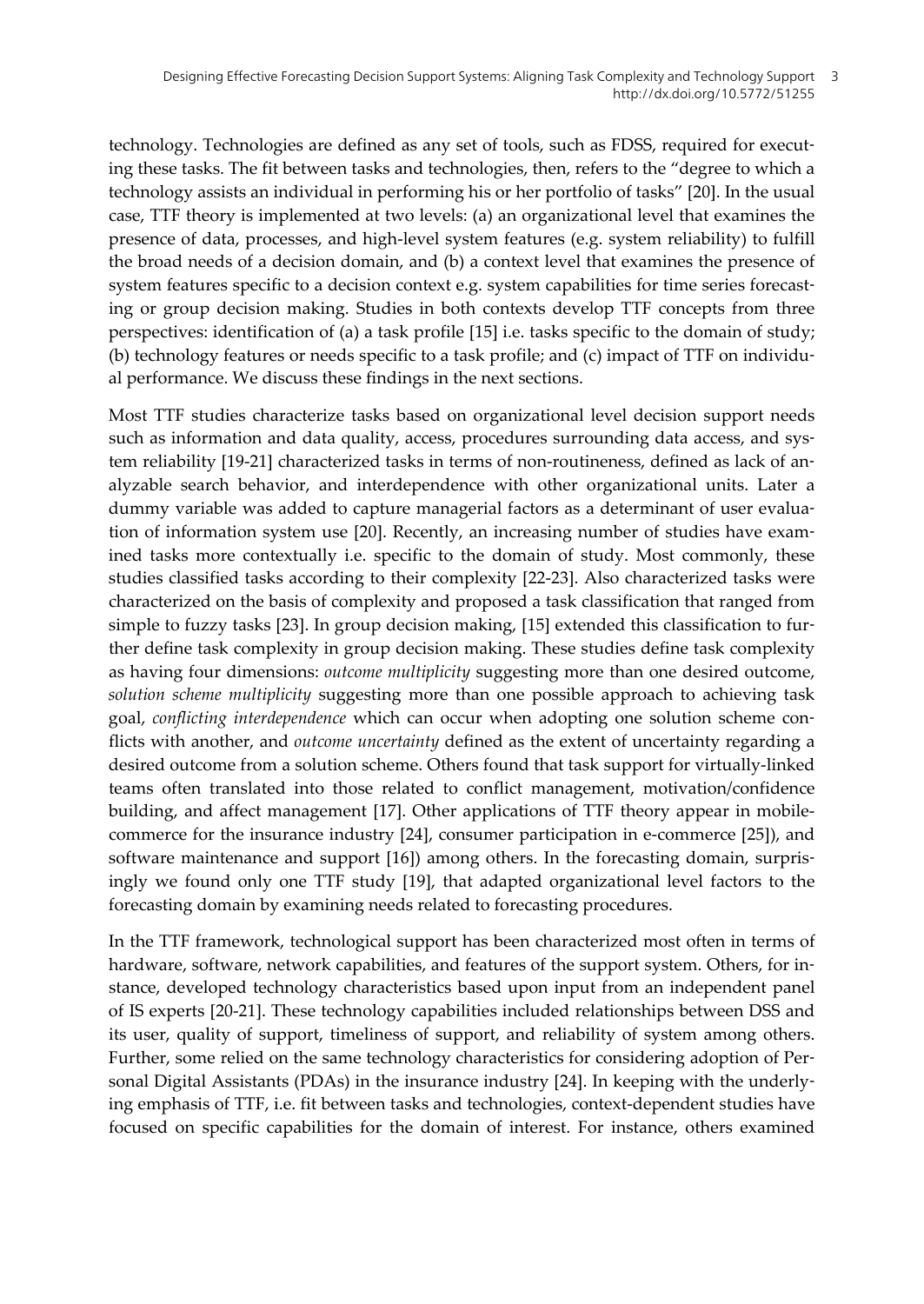richness of communication media for resolving conflict between virtual teams and motivat-ing positive team work [[17\]](#page-19-0). And some proposed that technologies supporting group decision making must be capable of providing communications support and structuring group interaction processes along with supporting information processing needs of the group [[15\]](#page-19-0). Finally, [\[19](#page-19-0)] leveraged the framework of [\[20](#page-19-0)] to the forecasting domain by focusing more significantly on system functionality and capabilities—specifically focusing on data, methods, and forecasting effectiveness.

TTF studies have most commonly examined two outcomes of alignment between task and technology – system utilization and task performance. It was found that there was a suggestive relationship between TTF and system utilization and a strong positive connection with performance but mediated by utilization [[20\]](#page-19-0). In contrast, it was suggested that TTF strongly predicted customer intention to purchase from an e-commerce site [\[25](#page-20-0)]. Also it was confirmed that a strong relationship between performance on certain insurance tasks and use of mobile devices exists [[24\]](#page-19-0). Finally others found that FSS characteristics, specifically forecasting procedures included in the FSS, to be positively related to perceptions of TTF which, in turn, positively related to forecasting performance. In general, these results confirm a strong association between performance and alignment between task needs and supporting tech‐ nologies [\[19](#page-19-0)]. This is a critical linkage for our study.

#### **2.2. Adapting TTF to the Forecasting Domain**

Time series extrapolation calls for quantitative methods to forecast the variable of interest with the assumption that behaviors from the past will continue in the future [[2](#page-18-0)]. Time series forecasting is also found to improve with use of domain knowledge such as for series de‐ composition [\[26](#page-20-0)]. In essence, successful time series extrapolation relies upon recognizing idiosyncratic aspects of the series as defined by patterns in the historical data as well as domain knowledge likely to emerge through unknown future generating processes. Consid‐ ering this, the implementation of time series task classifications using TTF theory is best achieved by following the context-specific approach discussed earlier as this perspective emphasizes conditions that impact the contextual usefulness of FSS*.* In other words, if for the task that a forecaster must execute, the time series, serves as input into the FDSS, task characterizations may best emerge from the features of the series being processed. For pur-poses of this paper, we follow recommendations by [\[15](#page-19-0), [23\]](#page-19-0) to classify decision tasks, specifically time series, along a simple to complex continuum.

#### *2.2.1. Complexity in Time Series Forecasting*

Complexity is inherent in the forecasting process [[12\]](#page-19-0). While it can be argued that all one needs is a forecasting method and adequate data, a non-trivial view of the forecasting proc‐ ess suggested by [\[2\]](#page-18-0) provides a more realistic perspective—that of decomposition. Each stage of the forecasting process entails coordinated action that requires use of judgment and analytical skills, inputs from multiple organizational units, as well as validation and integri‐ ty checks. When decomposed into its components, the forecasting process integrates domain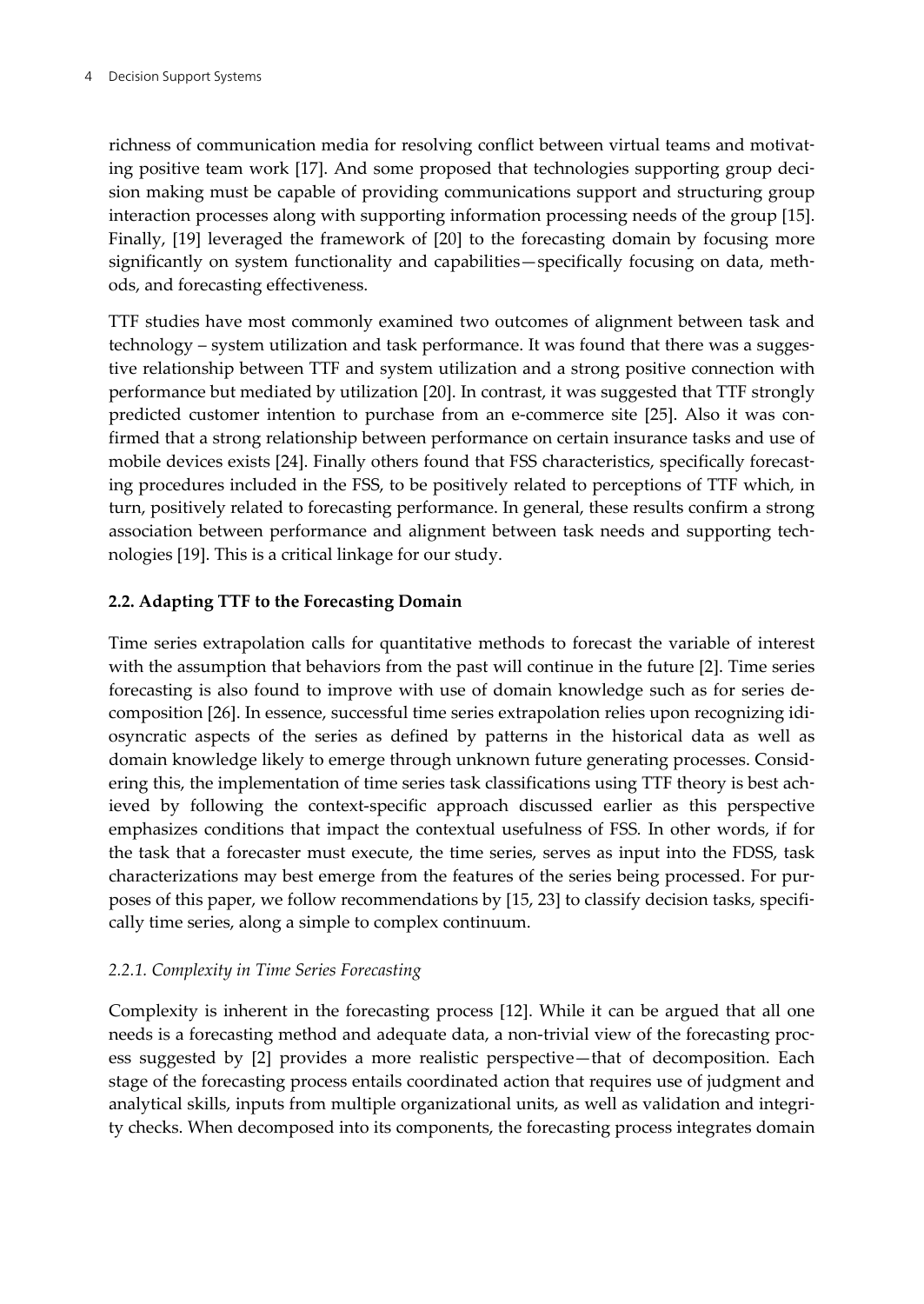knowledge, historical data, causal forces acting upon the domain, as well as physical characteristics of the process producing the measured realizations that are to be forecast [[12\]](#page-19-0).

Of interest in our study, however, is characterization of complexity in the context of the task i.e. the time series being forecast. Forecasting literature has provided some interpretations of com‐ plex time series. Most commonly, time series are defined as complex if the underlying processes that generate them are such [[27\]](#page-20-0). Chaotic time series, as opposed to "noise driven series", wherein observations drawn at different points in time follow a non-linear relationship with past observations of variables [\[28](#page-20-0)] have also been referred to as complex series. More recently, studies have characterized complexity in terms of time series composition. For instance, [\[26](#page-20-0)] describe complex time series as those where forecasters expect conflicting underlying causal forces, i.e. underlying forces will push the series in different directions in the forecast period. In essence, such series can be represented as a composite of multiple series where the challenge is to determine the overall effect or momentum of these multi-directional forces whose net effect could be static i.e., no movement due to offsetting causal forces.

Most views presented above define complexity in terms of either specific patterns in historical data (e.g. variation or volatility) or underlying processes and influences (e.g. causal forces). This constrained view of time series complexity is surprising considering the taxonomy of time series features available in existing literature. Time series features often captured in empirical literature include stationarity or non-stationarity of series [\[29-31](#page-20-0)]. Stock market forecasting studies have often relied on capturing features like volatility persistence, leptokurtosis, and technical predictability of stock related series [\[32-33](#page-20-0)] classified time series in terms of three fea‐ tures – irrelevant early data (where the generating process has fundamentally and irrevocably changed such that it creates a misleading impression of the future), outliers, and functional form. Although focused on assessing judgmental confidence intervals, some have characterized time series in terms of trend, level, seasonality, and noise [\[34](#page-20-0)]. These features provided 57% of the explanation for confidence intervals chosen by forecasters, suggesting that possibly a finer breakdown of series characterizations may be worth consideration.

For purposes of this paper, we rely on a more extensive taxonomy of time series characteri-zations suggested by [[35-37\]](#page-20-0) to classify time series along the continuum of simple to complex tasks. Their classification is particularly relevant because it captures not merely a range of patterns in historical data but also underlying generating processes and judgmental ex‐ pectations about the future based on domain knowledge. Initially it was suggested that there were 18 such features [\[35](#page-20-0)] and these were later expanded to 28 by [\[36](#page-20-0) - [37](#page-20-0)]. For purposes of this paper, we use a subset of these 28 features, particularly in the context of the four feature sets discussed earlier in this paragraph. These time series features are described at length in Table A in the Appendix and in [\[35](#page-20-0)].

#### *2.2.2. Time Series Task Characterizations*

As mentioned previously, some have classified tasks along a simple to fuzzy (complex) con‐ tinuum such that system features could be developed in alignment with the task [[15, 23](#page-19-0)]– in essence, TTF. Table 1 defines the key tasks types and their characteristics proposed in [\[15](#page-19-0)].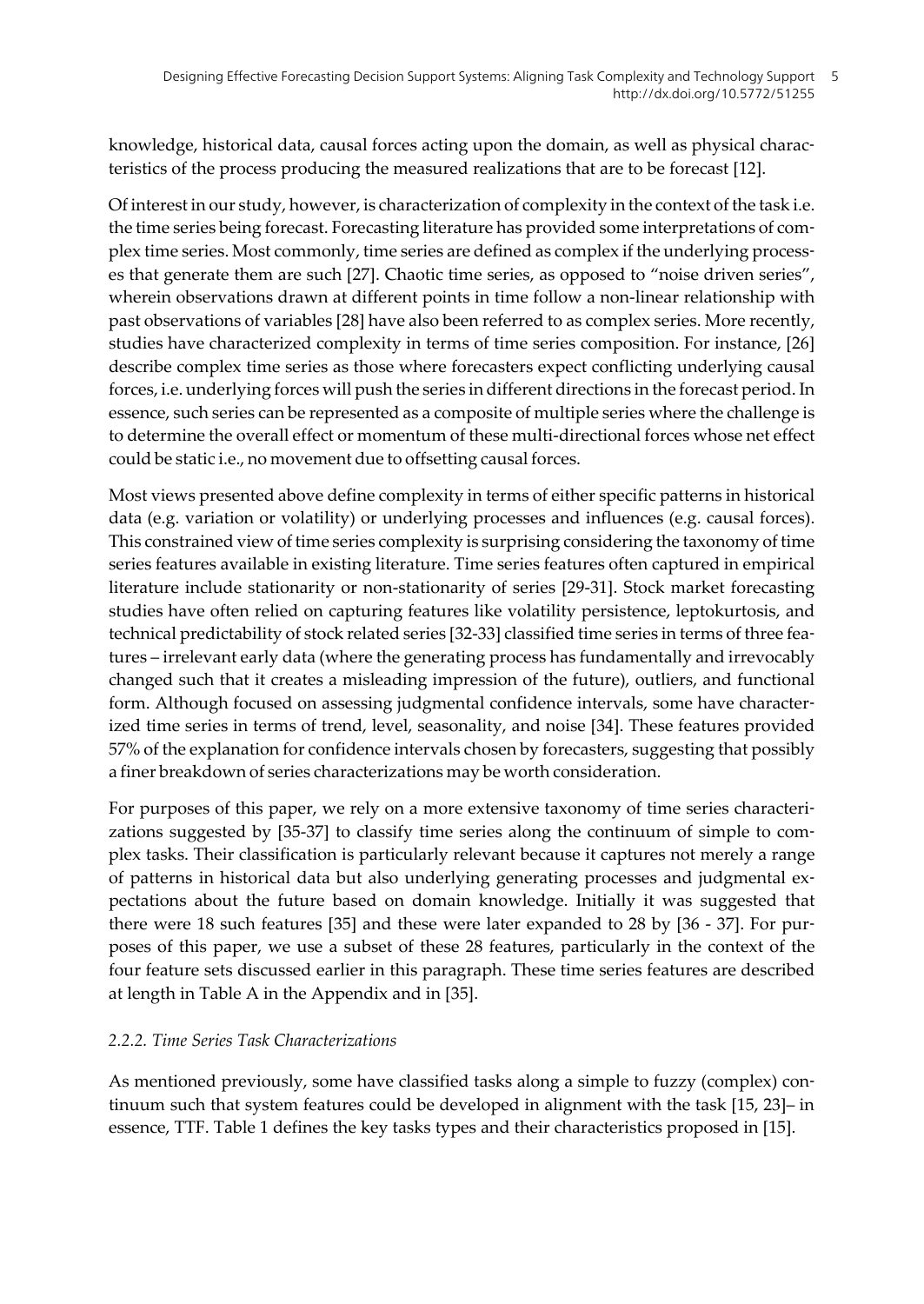| <b>Task Categorization</b> | <b>Description</b>                                                                                                                                                                                                               |  |  |
|----------------------------|----------------------------------------------------------------------------------------------------------------------------------------------------------------------------------------------------------------------------------|--|--|
| Simple Tasks               | Low uncertainty; low conflicting interdependence; clear solution                                                                                                                                                                 |  |  |
| Problem Tasks              | Multiple solution schemes to a well-specified outcome. Needs involve finding<br>optimal way of achieving the outcome.                                                                                                            |  |  |
| Decision Tasks             | Finding solutions that meet needs of multiple conflicting outcomes. Selecting<br>best option from several available.                                                                                                             |  |  |
| Judgment Tasks             | Conflicting and probabilistic nature of task related information. Need to integrate<br>diverse sources of information, predict future states.                                                                                    |  |  |
| <b>Fuzzy Tasks</b>         | Multiple desired states and multiple ways of getting to them. Unstructured<br>problems that require effort to understand. High information load, uncertainty,<br>and information diversity. Minimal focus for the task executor. |  |  |

**Table 1.** Overview of Suggested Task Characterizations [\[15](#page-19-0)].

In Table 2, we offer a simplified adaptation of this taxonomy for the forecasting domain and classify series as simple, moderately complex, and complex. Time series features in [[35\]](#page-20-0), hereafter referred to as C&A, were used to develop the complexity taxonomy. The C&A's feature set is particularly relevant because it captures not merely a range of visible patterns in historical data that can influence judgmental forecasting processes (e.g. outliers, trends, and level discontinuities), but also recognizes underlying generating processes and domainbased expectations about the future. These features, described in Table A in the Appendix, could broadly be categorized into four clusters: (a) *uncertainty* defined by variation around the trend and directional inconsistencies between long and recent trend, (b) *instability* char‐ acterized by unusual time series patterns such as irrelevant early data, level discontinuities, outliers, and unusual observations, (c) *domain knowledge* defined as availability (or lack thereof) of useful domain knowledge and underlying functional form of the series i.e. multiplicative or additive, and (d) *structure*, the presence or lack of a significant trend i.e., a per‐ ceptible signal. In forecasting literature, these features are the most comprehensive attempt to characterize series for use in an FSS, Rule-based Forecasting (RBF). RBF studies have ex‐ tensively validated these features, first in C&A on 126 time series, then in [\[38](#page-20-0)] across 458 time series, and finally on 3003 M3 competition series [\[36](#page-20-0)]. Considering this, we relied on a subset of these 28 features (see Table A - Appendix and C&A) for development and validation of our taxonomy. The four feature clusters discussed above were used for classification as they have the potential of destabilizing a time series  $(C&A)$ . Table 2 below provides a conceptual view of the details of this classification.

Using features from C&A, time series tasks can be classified into four categories with sim‐ ple and complex forecasting tasks being the two ends of this continuum. *Simple forecasting tasks* represent low instability and uncertainty, demonstrate relatively clear structure in their underlying trend patterns, and do not rely on significant domain knowledge to generate useful forecasts. In most instances, demographic series such as percentage of male births tend to regress towards a known mean [\[37](#page-20-0)], have slow but steady trends, and var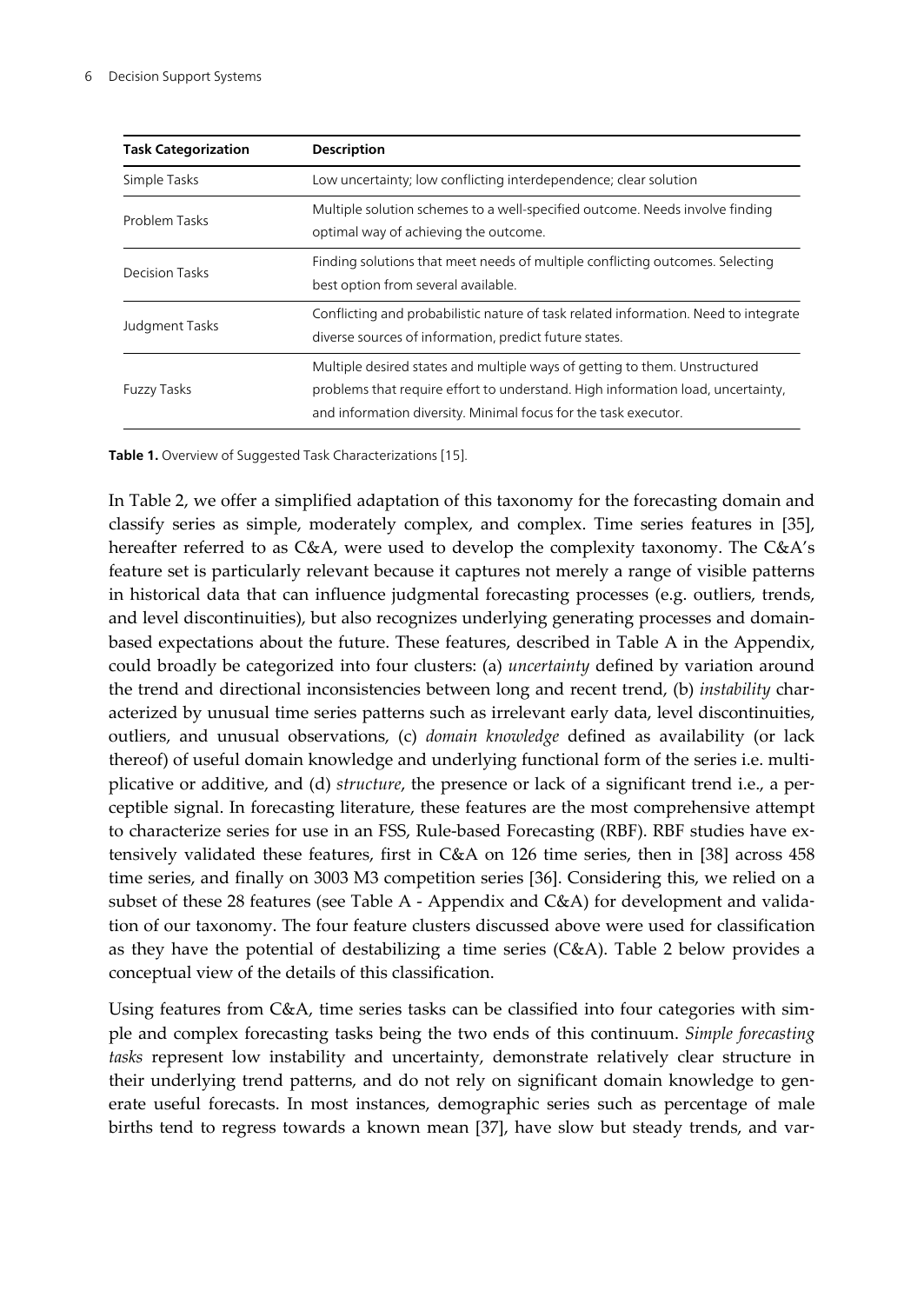iations that are rare, unusual, and easily accounted for, thereby making them easier to forecast. Alternatively, domain knowledge is clear and non-conflicting. Such tasks are expected to pose low cognitive load on the forecaster because confounding features and underlying processes are few and, consequently evident.

| <b>Series Characteristics</b>    | <b>Simple Time Series</b> | <b>Moderately Complex</b><br><b>Time Series</b> | <b>Complex Time Series</b>                       |
|----------------------------------|---------------------------|-------------------------------------------------|--------------------------------------------------|
| Instability                      |                           |                                                 |                                                  |
| Recent run not long              |                           |                                                 |                                                  |
| Near a previous extreme          |                           |                                                 |                                                  |
| Irrelevant early data            | Few or no instability     | Some instability                                | Many instability                                 |
| Changing basic trend             | features present          | features present                                | features present                                 |
| Suspicious pattern               |                           |                                                 |                                                  |
| Outliers present                 |                           |                                                 |                                                  |
| Level discontinuities            |                           |                                                 |                                                  |
| Unusual last observation         |                           |                                                 |                                                  |
| Uncertainty                      | Low variation             | Medium to high varia-                           | High variation                                   |
| Coefficient of variation $> 0.2$ | about the trend           | tion about the trend                            | about the trend                                  |
| Difference between basic and     | Recent and basic          | Recent and basic                                | Recent and basic                                 |
| recent trend                     | trends agree              | trends may disagree                             | trends disagree                                  |
| Structure                        |                           |                                                 | Significant trend                                |
| Significant basic trend          | Insignificant trend       | Significant trend                               | Lack of clarity in direction                     |
| Clear direction of trend         | No or low trend           | Clear direction                                 | due to confounding                               |
| (up or down)                     |                           |                                                 | features                                         |
| Presence of Domain               | Additive or               |                                                 |                                                  |
| Knowledge                        | multiplicative series     | Multiplicative series<br>Multiple causal        | Multiplicative series<br>Unknown or inconsistent |
| Causal forces                    | Simple, consistent        | forces                                          | causal forces                                    |
| <b>Functional Form</b>           | causal forces             |                                                 |                                                  |

**Table 2.** Time Series Task Classification Based on Series Features.

At the other end of the continuum, by contrast, *complex forecasting tasks* are characterized by greater instability and uncertainty, do not demonstrate a clear generating structure, and may require "systematic" integration of a complex set of domain knowledge features that send conflicting signals [\[26](#page-20-0)]. For instance, forecasting monetary exchange rates is made challenging by the low signal to noise ratio and the non-ergodic nature of the process caused by numerous undetermined underlying drivers [\[37](#page-20-0)]. Such series may pose greater cognitive de‐ mand on the forecasters who may find it difficult to isolate features such as trends and instabilities and recognize underlying processes.

*Moderately complex time series* will fall somewhere along the continuum (see Table 2). These tasks demonstrate some instability, variation about the trend may be higher than for simple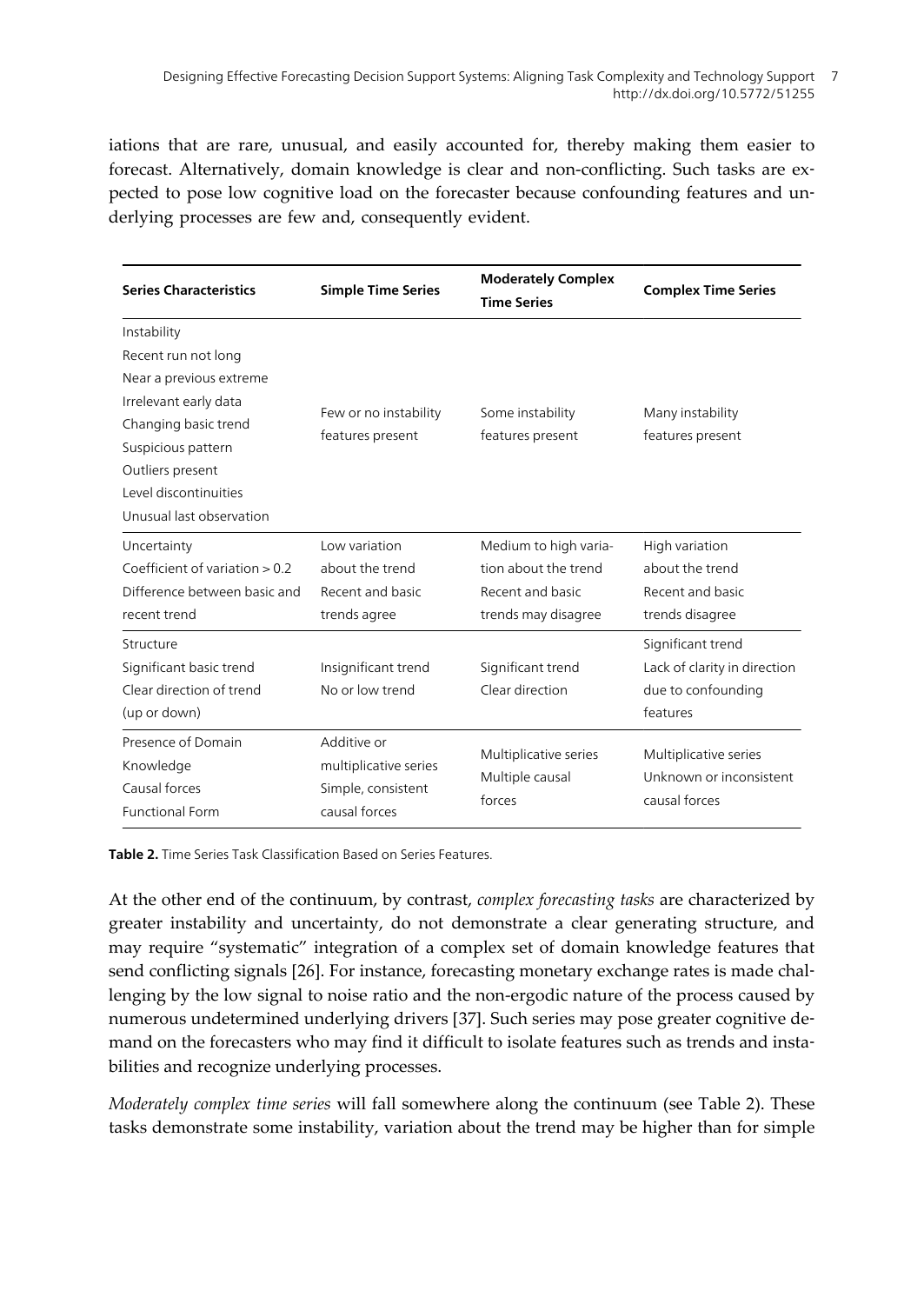series, and/or recent and basic trends may conflict. The structure of such series demonstrates a more complex interplay of domain knowledge than for simple series, thereby lending multiple possible solution schemes depending upon interpretation and application of domain knowledge. An example of decomposition of UK Highway deaths illustrated these conflicting scenario possibilities where the decomposition of the series yielded two conflicting elements of domain knowledge – growth in traffic volume and decay in decline in death rate [[39\]](#page-21-0). Decom‐ posing the time series into its components helped improve forecasts for the target series.

#### *2.2.3. Judgmental Accuracy on Complex and Simple Forecasting Tasks*

In earlier sections, we have mentioned the dearth of studies in forecasting on complexity and its implications on performance and outcomes. Consequently, we have relied on general studies in other domains to highlight implications of complexity in forecasting complex ver-sus simple tasks. Most fundamentally, [[23\]](#page-19-0) defines simple tasks as those that are not complex. In general, more complex tasks require greater support [[15\]](#page-19-0) and richer information presentation [\[40-43](#page-21-0)]. Complex tasks increase cognitive overload and place greater information processing requirements on the user, thereby reducing performance [\[44-45](#page-21-0)]. Under such situations, decision makers choose "satisficing" but suboptimal alternatives [[46\]](#page-21-0) thereby lowering decision accuracy. When task complexity does not match abilities of the decision maker, motivation and consequently, performance may decline [\[47](#page-21-0)]. Using a Lens model approach, [[48](#page-21-0)] attributed poor judgment in complex task settings to limitations in participants' ability to execute judgment strategies as opposed to their knowledge about the task domain, essentially a lack of experiential acuity. This could be attributable to loss in perceived selfefficacy and efficiency in application of analytical strategies.

In the forecasting domain, studies have uncovered confounding effects in situations that manifest uncertainty and instability. For instance, [\[34](#page-20-0)] found that as the trend, seasonality, and noise increased in a time series, forecasters indicated wider confidence intervals, and hence uncertainty, in their forecasts. Further, [[49\]](#page-21-0) also found that while forecasters successfully identified instability in time series, their forecasts were less accurate than statistical forecasts when such instabilities were present. Considering this, even experienced forecasters may find lowered performance in complex settings. These multidisciplinary findings then suggest:

- **•** *Practical Proposition 1:* Judgmental forecasts of complex time series will be less accurate than judgmental forecasts of simple time series.
- **•** *Practical Proposition 2:* Judgmental forecasts of moderately complex time series will be less accurate than judgmental forecasts of simple time series but more accurate than those for complex time series.

FDSS, through effective design, can allay the cognitive and human information processing demands that task complexity can place on the decision maker, and thereby potentially in‐ crease system use and confidence. DSS range from simple decision aiding such as using vis‐ ual, as opposed to text-based, presentations to complex intelligent systems that adaptively perceive and respond to the decision context. The alignment between task needs and technology support, however, needs reflection. If misaligned, decision maker performance can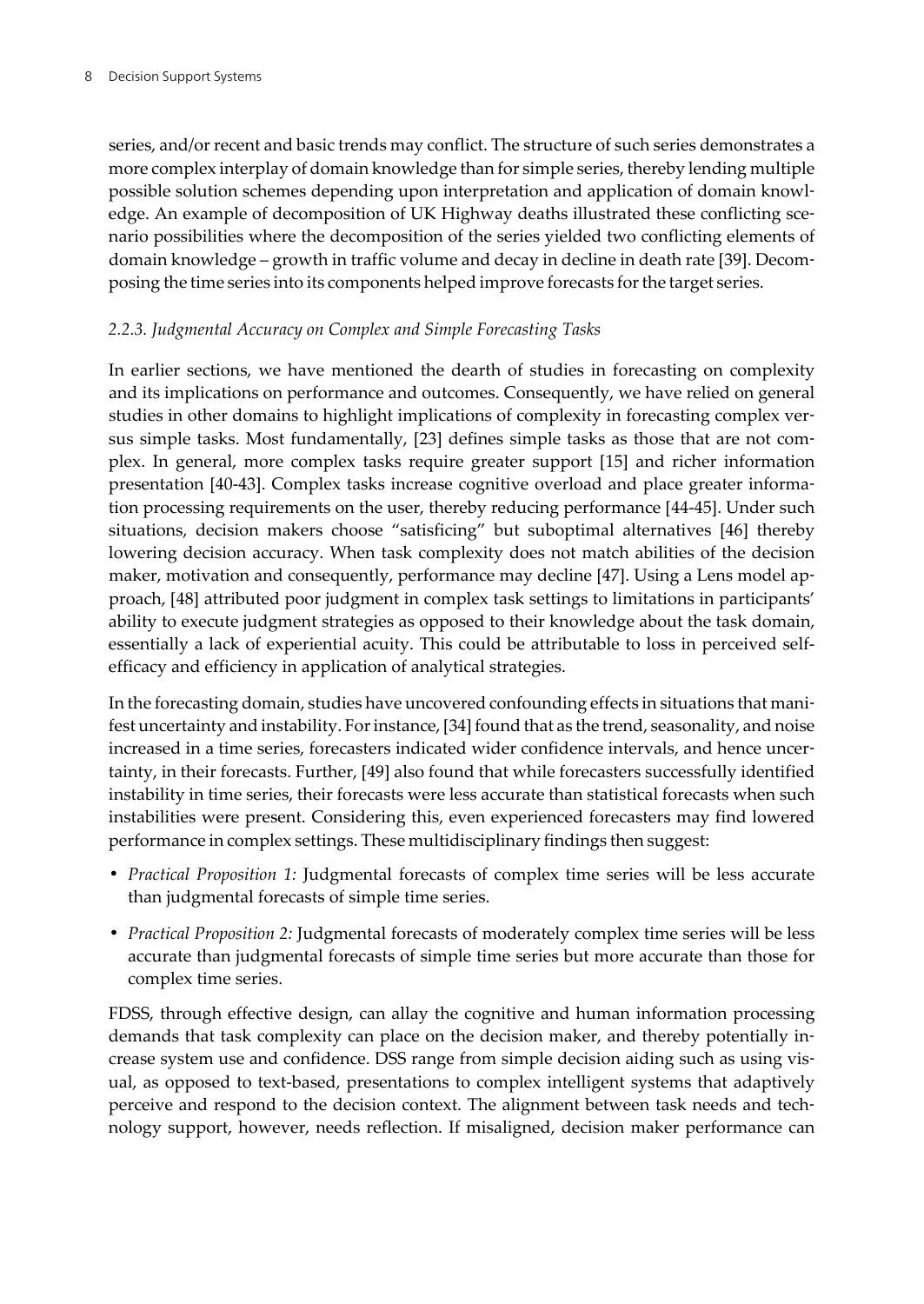be compromised. For instance, [[50\]](#page-21-0) evaluated a DSS for treatment of severe head injury patients by comparing physician expert opinions with results generated by the DSS. The study concluded that the tool was not accurate enough to support complex decisions in high-stress environments. Similarly, [[51\]](#page-21-0) found that providing certain types of cognitive support for real-time dynamic decision making can degrade performance and designing systems for such tasks is challenging. Based on these studies, the following can be proposed:

- *Practical Proposition 3:* FDSS generated forecasts for complex time series will be more accurate than judgmental forecasts of complex time series.
- *Practical Proposition 4:* FDSS generated forecasts for complex time series will be more accurate than judgmental forecasts of moderately complex time series.
- **•** *Practical Proposition 5:* FDSS generated forecasts for simple time series will be as accurate as judgmental forecasts of simple time series.

#### *2.2.4. Judgmental Adjustment of FDSS Generated Forecasts*

While existing forecasting literature has yielded several recommendations for forecast adjustment, once again, this area suffers from lack of sufficient empirical findings regarding adjustment of forecasts for complex and simple tasks. Here too, we rely on multidisciplinary studies and findings from our own studies [[52\]](#page-22-0) to support our propositions. Forecasting lit‐ erature, for instance, has suggested that statistically generated forecasts should be adjusted based on relevant domain knowledge and contextual information that practitioners gain through their work environment. Others [\[53-54](#page-22-0)] demonstrated that familiarity with the spe‐ cific factors being forecast was most significant in determining accuracy. Judgmental adjustments should also be applied to statistically generated forecasts under highly uncertain situations or when changes are expected in the forecasting environment, i.e. under conditions of instability. Both uncertainty and instability, according to our earlier framework in Table 2, lend complexity to the forecasting environment.

Managerial involvement in the forecasting process, primarily in the form of judgmental adjustments, has been questioned in terms of value added benefits. For instance, [[55\]](#page-22-0) suggest that benefits of managerial adjustment in stable series may not be justified as automatic statistical forecasts may be sufficiently accurate. In contrast, they recommend high levels of managerial involvement in data that has high uncertainty, in a sense, high complexity surrounding it.

In our own empirical studies comparing FDSS and judgmental forecasting behaviors [\[52](#page-22-0)], we find that when given FDSS-generated forecasts, forecaster adjustments to simple series harm forecast accuracy but improve accuracy of complex series when compared to unadjusted FDSS forecasts. Furthermore, when given simple series, forecasters react to complex series by as‐ suming forecast values to be too low and, in response, adjust forecasts more optimistically than necessary. In contrast, they view the forecasts for simpler series to be aggressive and accordingly overcompensate by suppressing the forecasts. Accordingly, we propose:

• *Practical Proposition 6:* Forecasters will adjust complex series more optimistically than simple series whose forecasts will be suppressed.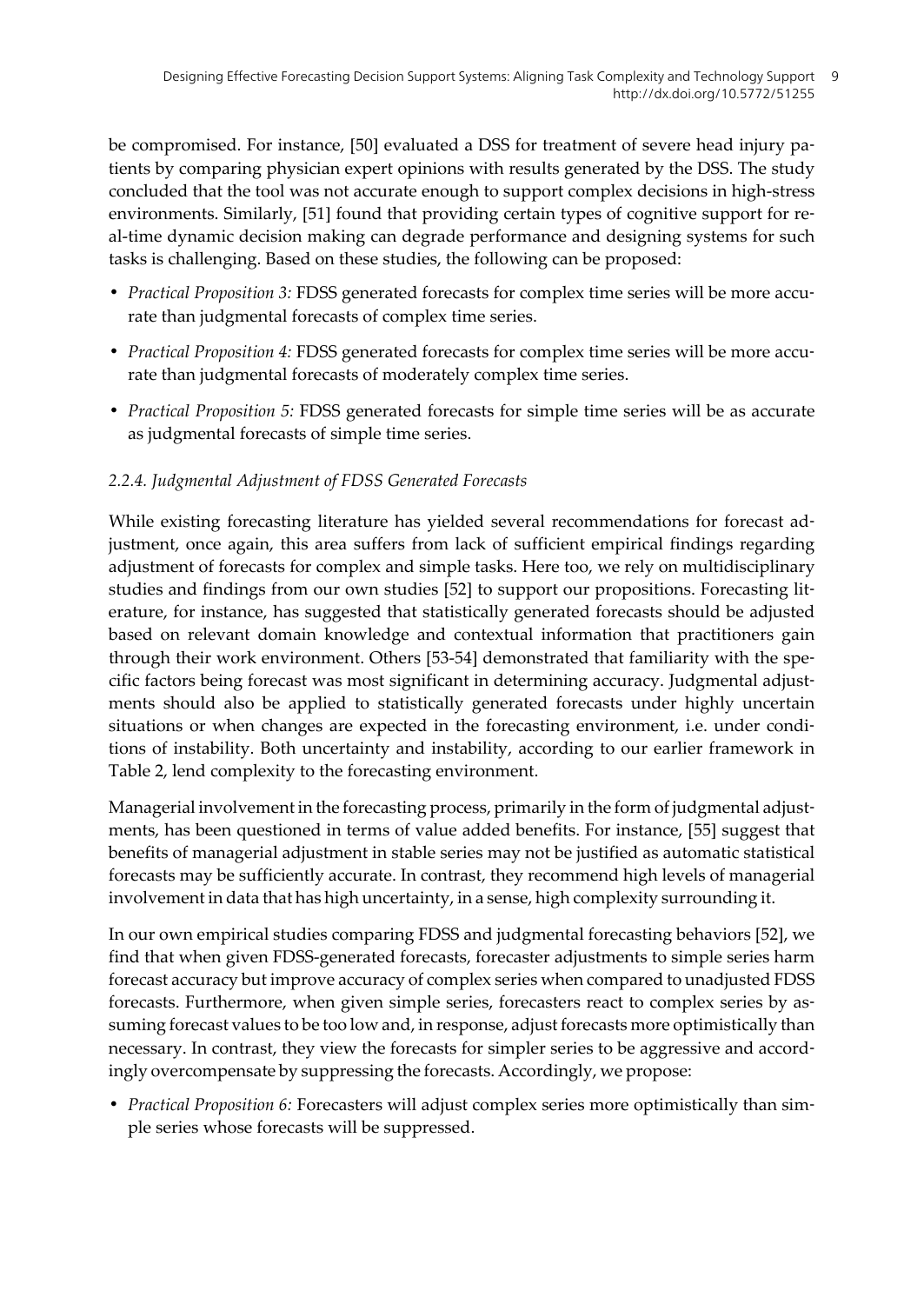- **•** *Practical Proposition 7:* Adjustments to FDSS-generated forecasts for simple series will harm forecast accuracy.
- Practical Proposition 8: Adjustments to FDSS-generated forecasts for complex series, if executed correctly, can improve forecast accuracy.

As a caveat to the last proposition above, judgmental adjustments to complex forecasts may be best supported by FDSS in a way that the adjustments are structured [[53\]](#page-22-0) and validated automatically through improvements in forecast accuracy [[35,](#page-20-0) [39\]](#page-21-0). In the following sections, we rely on the TTF framework and other DSS studies to propose ways in which FDSS could be best designed to adaptively support simple to complex tasks.

# **3. Implications for FSS Design and Research: Putting Theory into Practice**

In conjunction with the decision maker, DSS have been shown to generate better decisions than humans alone by supplementing the decision makers' abilities [[56\]](#page-22-0), aiding one or more of phases of intelligence, design, and choice in decision making [\[57](#page-22-0)], facilitating problem solving, assisting with unstructured or semi-structured problems [\[58-59](#page-22-0)], providing expert guidance [[60\]](#page-22-0), and managing knowledge. Our discussion above raises additional issues per‐ tinent to FDSS design with emphasis on overcoming inefficiencies such as bias, irrationality, sub-optimization, and over-simplification that underlie judgmental adjustments. Since a growing body of research is focusing attention on specific DSS features such as information presentation, model building and generation, and integration of dynamic knowledge, in this section we view DSS design from the perspective of making directive and non-directive changes in forecaster behavior regarding application of adjustments. Such behavioral changes can be brought about in two ways: (a) by guiding and correcting forecaster behav‐ ior during task structuring and execution and (b) by encouraging evaluative analysis of de‐ cision processes through structured learning [[61\]](#page-22-0).

Our empirical research has raised two key observations related to forecaster behavior and implications for FSS design:

- **I.** Forecasters will make adjustments to forecasts even when provided highly accurate forecasts. However, the direction and magnitude of these adjustments may be defined by complexity of the forecasting tasks. Considering this, FSS should offer system features in congruence with adjustment behaviors.
- **II.** Design of FSS must necessarily factor in, and adapt to, forecasting task complexity.

Elaborating on these findings, we make several propositions for FSS design in the next few sections.

#### **3.1. Design FSS that Adapt to Task Complexity**

For years, DSS designers have proposed designing systems that adapt to decision makers [[62-63\]](#page-22-0) and align with their natural thinking. Adaptive DSS support judgment by adjusting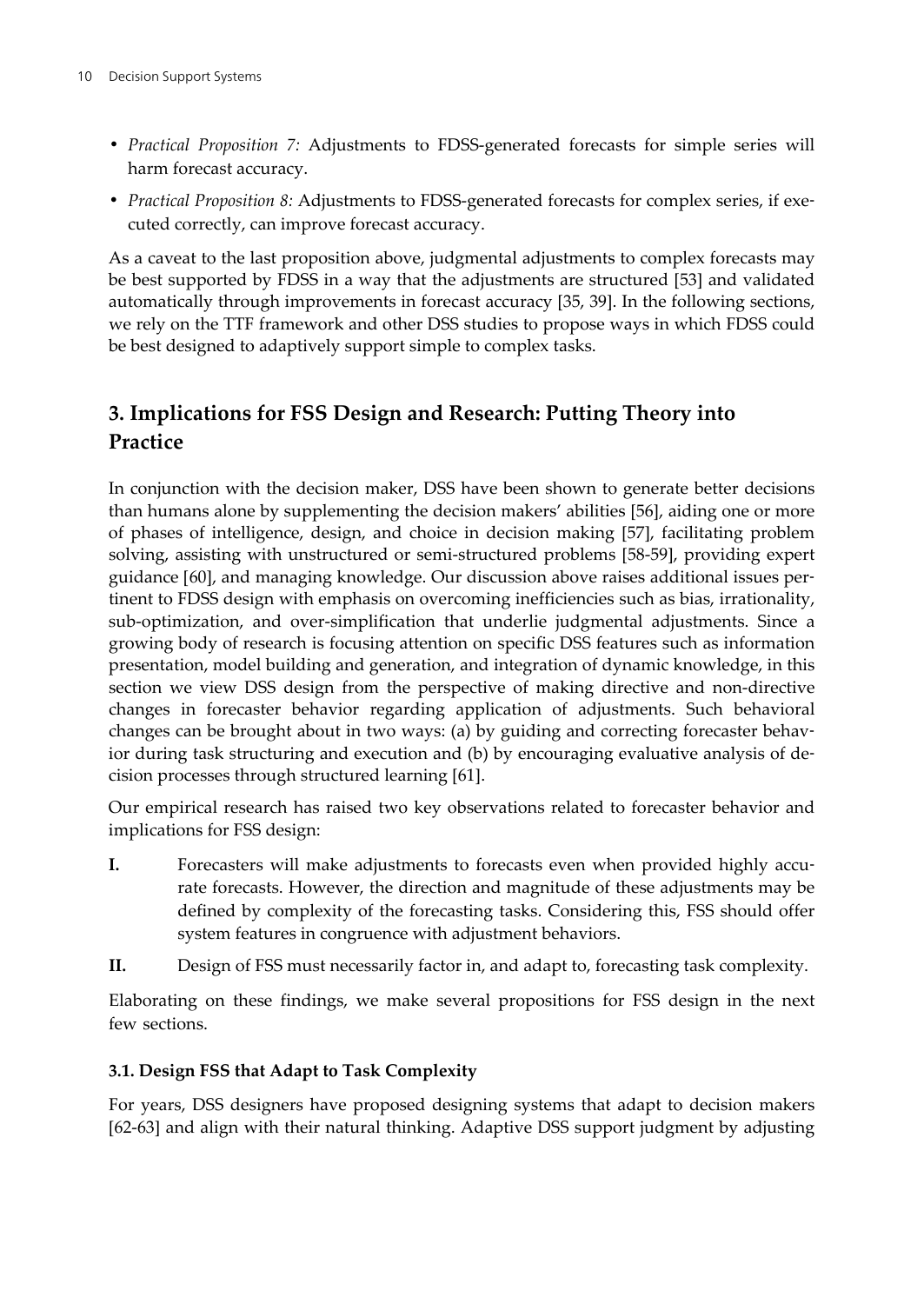to high level cognitive needs of decision makers, context of decision making, and task characteristics [\[64](#page-22-0)]. The FTTF framework proposed in this paper provides a task-based approach to such adaptive systems. As a time series is initially input into the FSS, automated feature detection routines can categorize time series along the simple to complex continuum. Task profiles gathered in this way could be used to customize levels of *restrictiveness* and *deci‐ sional guidance* for simple versus complex tasks.

Restrictiveness is the "degree to which, and the manner in which, a DSS limits its users' de‐ cision making process to a subset of all possible processes" [65, p. 52]. For example, a DSS may restrict access to certain data sets or ability to make judgmental inputs and adjustments to the system. Restrictiveness can be desirable when the intention is to limit harmful decision choices and interventions. However, general IS literature has largely recommended limited use of restrictive features in DSS [[1](#page-18-0), [61,](#page-22-0) [65-66\]](#page-22-0). Excessive restrictiveness can result in user frustration and system disuse [\[65](#page-22-0), [67](#page-22-0)]. It can also be difficult for the designer to determine *a-priori* which decision processes will be useful for a particular situation [\[1\]](#page-18-0). However, when users are poorly trained [\[1\]](#page-18-0), known to make bad decision choices, or when underlying conditions are stable, restrictive DSS features can be beneficial.

Decisional guidance is "the degree to which, and the manner in which, a DSS guides its users in constructing and executing the decision-making processes by assisting them in choosing and using its operators" [65, p. 57]), can be informative or suggestive. *Informative guidance* provides factual and unbiased information such as visual or text based display of data thereby empowering the user to choose the best course of action. *Suggestive guidance*, on the other hand, recommends an ideal course of action to the user such as by comparing available methods and recommending the one deemed to be most suited to the task at hand. Also [\[1\]](#page-18-0) provide an excellent and extensive review of decisional guidance features for FSS that we recommend highly. To complement their recommendations, in the next few paragraphs, we provide additional design guidelines emergent from the theme of this study.

*A.1 Restrict Where Harmful Judgment can be Applied:* When unrestricted, forecasters are free to apply adjustments at many levels in the forecasting process such as toward data to be used or excluded, models to be applied and those to be ignored, and changes to decision out‐ comes. Similarly, as we demonstrated in our Study 2 [\[52](#page-22-0)], inexperienced forecasters may attempt to overcome their limited knowledge of underlying decision processes by making adjustments to the final outcomes [\[1\]](#page-18-0). FSS can restrict where such judgmental adjustments are permitted. Specifically, judgment is best utilized as input into the forecasting process or within the context of a validated knowledge base rather than as an adjustment to the final decision outcome [[55\]](#page-22-0).

*A.2 Restrict FSS Display Based on Task Complexity:* Since complex tasks pose significant de‐ mands on human cognitive and information processing capabilities, FSS displays for such tasks can be restricted as opposed to simple tasks that can benefit from decisional guidance. Since simple tasks create lower cognitive strain, performance on such tasks can potentially be improved by increasing user awareness of the forecasting cues such as by displaying fea‐ tures underlying the time series, generating processes, forecasts from alternative methods, and forecasting knowledge underlying the final forecasts. For instance, [[49\]](#page-21-0) found that mak‐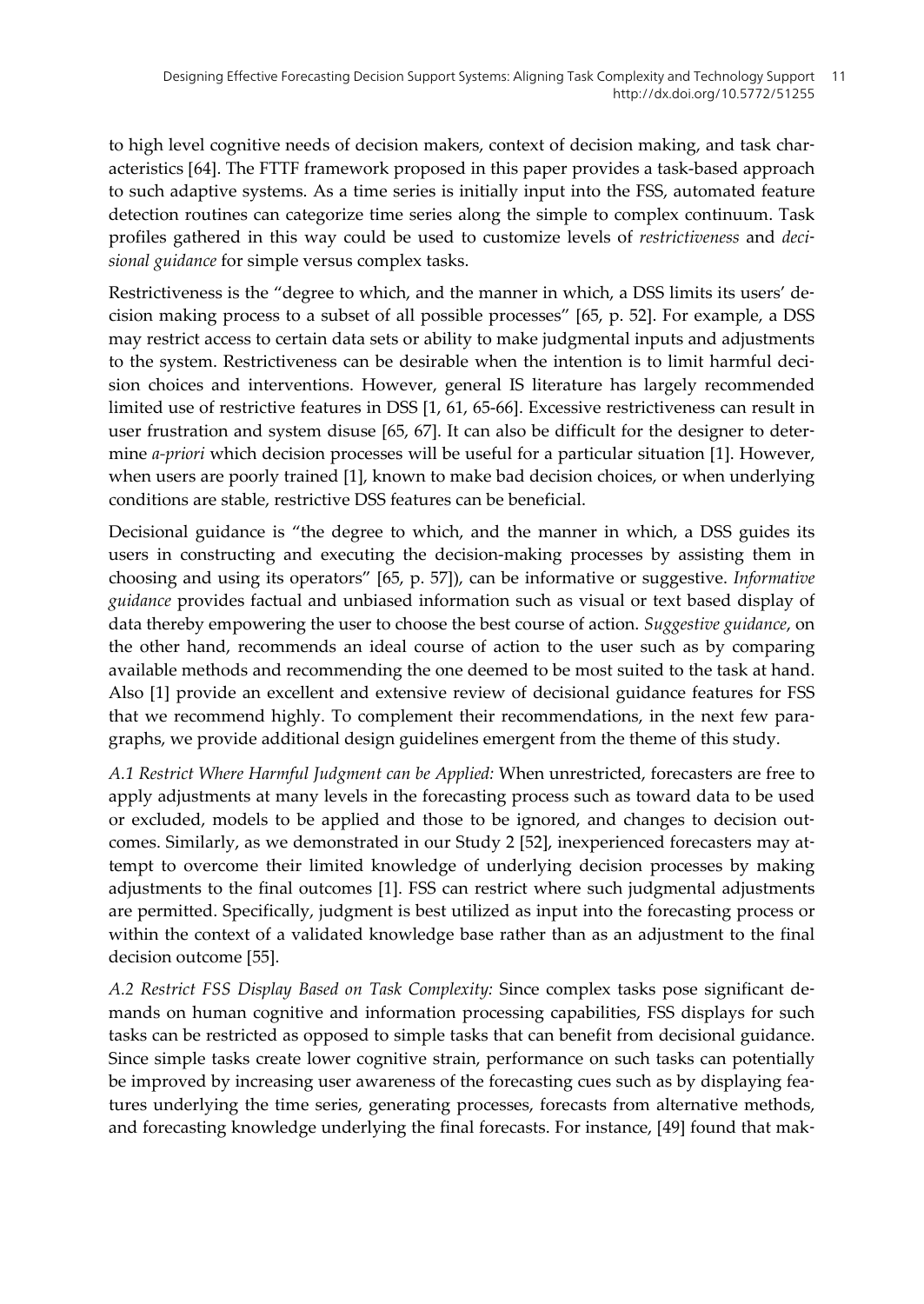ing available the long-term trend of a time series improved forecaster accuracy since it al‐ lowed them to overlook distracting patterns and apply knowledge more consistently.

As decision makers have a tendency to trade off accuracy in favor of cost efficiency, *informa‐ tive* and *suggestive* guidance could be displayed prominently such that the forecaster does not have to drill down to make such trade-off decisions [[68\]](#page-23-0). However, this same information presented to the forecaster for complex tasks can result in greater information overload, cognitive strain, and over-reaction. Indeed, [\[69](#page-23-0)] confirm that in complex task settings, decision makers tended to ignore suggestive advice and focused on informative guidance. To re‐ duce this cognitive load, several of the above discussed features could be hidden and made available as layered drill-down options. Such adaptive support can reduce information overload and related information processing challenges in the context of complex tasks [[66\]](#page-22-0), and is replicable across different contexts and organizational settings.

*A.3 Provide and Adapt Task Decomposition According to Task Complexity*: Individual decision maker's working memory is limited and consequently, complex tasks broken into simple "chunks" can be more effectively executed when compared to tasks not so simplified [[12\]](#page-19-0). Cognitive overload may be avoided through effective and efficient design materials [\[44](#page-21-0)] ranging from better information presentation to providing greater structure to the learning environment [\[70](#page-23-0)] such as through use of decomposition strategies to simplify the subject domain. Decomposition is found to improve performance over unaided and intuitive judgment [\[71-72](#page-23-0)] by breaking down a complex, holistic task into a set of easier tasks which are more accurately executed than the more holistic task [[1](#page-18-0)]. Others [\[73](#page-23-0)] also found that DSS users were able to leverage more information when they used decomposition for forecasting tasks. While there are neurological explanations for why decomposition is effective [[74-75\]](#page-23-0), from a psychological perspective, decomposition allows the decision maker to optimize the problem solving domain into manageable chunks so that information processing for each chunk can be minimal and relevant while cognitive overload is minimized [[70, 76-77](#page-23-0)].

Although it can be argued that decomposition can be a restrictive DSS feature when its use is forced upon the decision maker [[1](#page-18-0)], most often, a user may not focus on the benefits of decomposing a task or may not recognize how to proceed with decomposition. To this end, we suggest that decomposition be implemented in both restrictive and decisional guidance mode. Specifically, we use the framework by [[12\]](#page-19-0) who suggests that decomposition can be applied at three levels: *decomposition via transformation*, i.e. identifying characteristics of the forecasting task and domain; *decomposition for simplification*, i.e. understanding components of the forecasting process from problem formulation to forecast use (Armstrong, 2001 [\[2\]](#page-18-0)); and *decomposition for method selection* i.e. applying forecasting knowledge and rules to selecting fitting methods. Herein, we propose *transformational decomposition* should be a restrictive feature in FSS. This decomposition of time series into its features can enhance forecaster ability to recognize meaningful patterns as opposed to random ones.

In the same vein, *simplification* of the problem domain could follow restrictive design by us‐ ing the forecasting process presented in [Figure 1](#page-13-0) to design FSS modules. In such a design, then, the flow of activities presented in [Figure 1](#page-13-0) could be used to restrict more rapid conver‐ gence on forecast methods and use. In contrast, the evaluative component of this given proc‐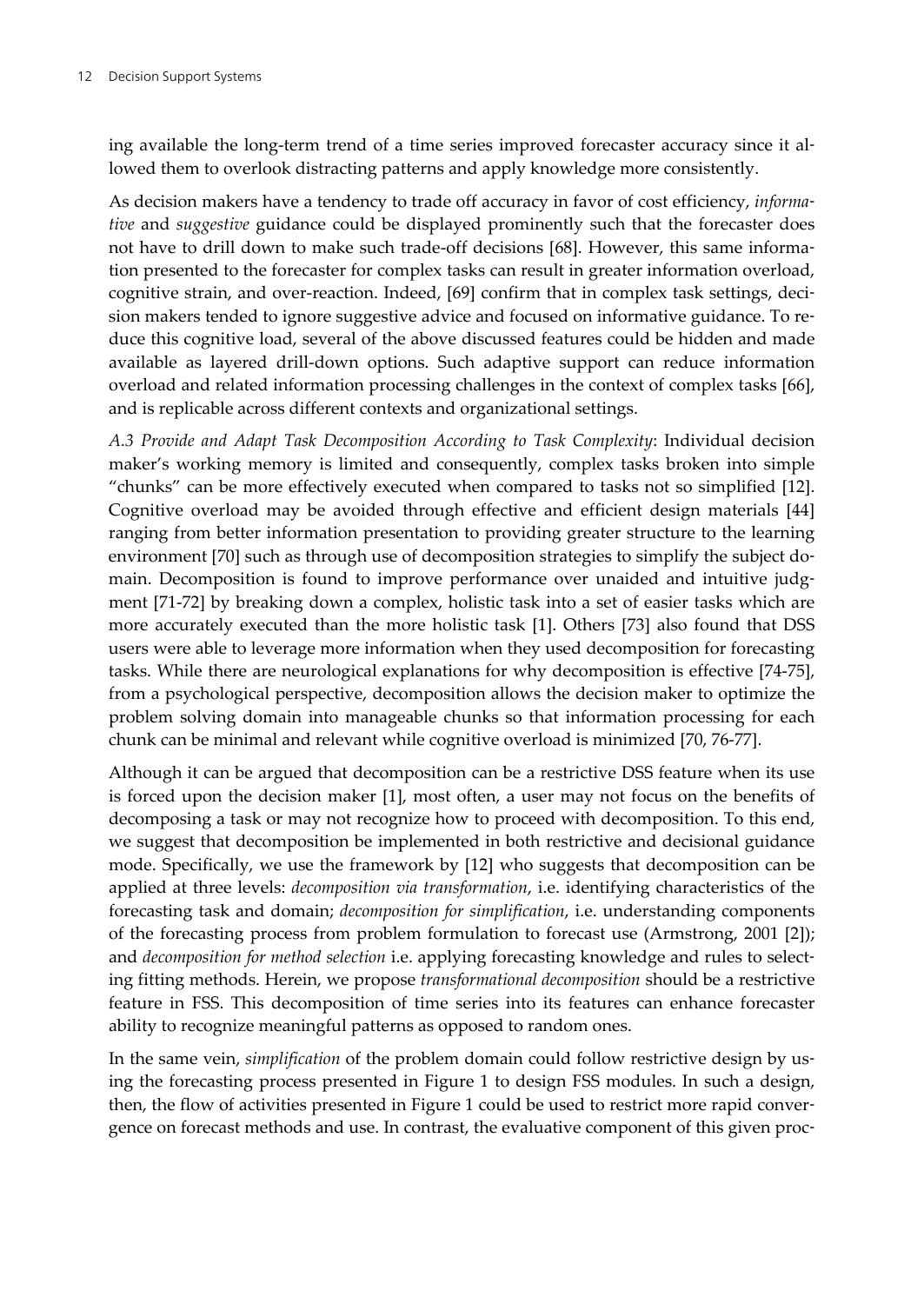<span id="page-13-0"></span>ess can lend itself to decisional guidance in numerous ways discussed later in this section. Decomposition by simplification can also be implemented by narrowing task demand for complex decisions. For instance, [[49\]](#page-21-0) recommend that forecasts should not be required for multiple time periods because forecasters tend to anchor long-term forecasts to short-term forecasts. Our data indirectly suggests that complex series generate higher errors and such anchoring and adjustment can compound errors across the long-term.

Finally, *decomposition for method selection* could largely be implemented as decisional guidance. Users may be prompted with forecasts from multiple relevant methods (selected using rules applied to time series features) to consider use of alternative methods and processes. Suggestive guidance on how to proceed with method selection and combination could be useful for simple tasks.

As decision situations become complex, guidance may need to be modified to minimal levels as such situations are already characterized by information overload. Adding suggestive guidance to this mix can lead to the FSS itself complicating the decision situation. Forecasters may become increasingly frustrated with interventions from such guidance and consequently engage in deleterious decision making behaviors. These suggestions are supported by [\[69](#page-23-0)] who found that for highly complex tasks, subjects who were provided with sugges‐ tive guidance performed poorly at the task when compared to those who were provided in‐ formational guidance or no decision support. Specifically, we suggest that for complex tasks, informational guidance be provided such that users can determine best strategy on their own or ignore the additional information as desired.



**Figure 1.** Components of the Forecasting Process as Presented in [[2\]](#page-18-0).

*A.4 Provide In-Task Feedback for Simple Tasks and Shift to Post-Task Feedback on Complex Tasks:* Feedback is intended to promote learning and behavior modification with the assumption that organizational practices encourage such review. Broadly speaking, evaluative feedback can be offered to forecasters at two stages – *during task execution* and *post task execution* – the former be‐ ing critical to effective forecasting and the latter being beneficial for fostering reflection and learning [[1](#page-18-0)]. Suggestive and informational feedback regarding impact of their current actions on other aspects of the forecasting environment may contain the extent to which a series of poor adjustments may be executed. However, feedback during execution of complex tasks can frustrate the user. Forecasters facing complex tasks may not have the time or cognitive resour‐ ces to reflect adequately upon the impact of their adjustments on the environment [\[78](#page-23-0)] and consequently fail to consider control actions that can impact the forecasting environment. In‐ deed, corrective process-based feedback has been found to be transient and shallow [\[79-80](#page-23-0)] and inadequately contributes to long term behavior modification [[81\]](#page-23-0).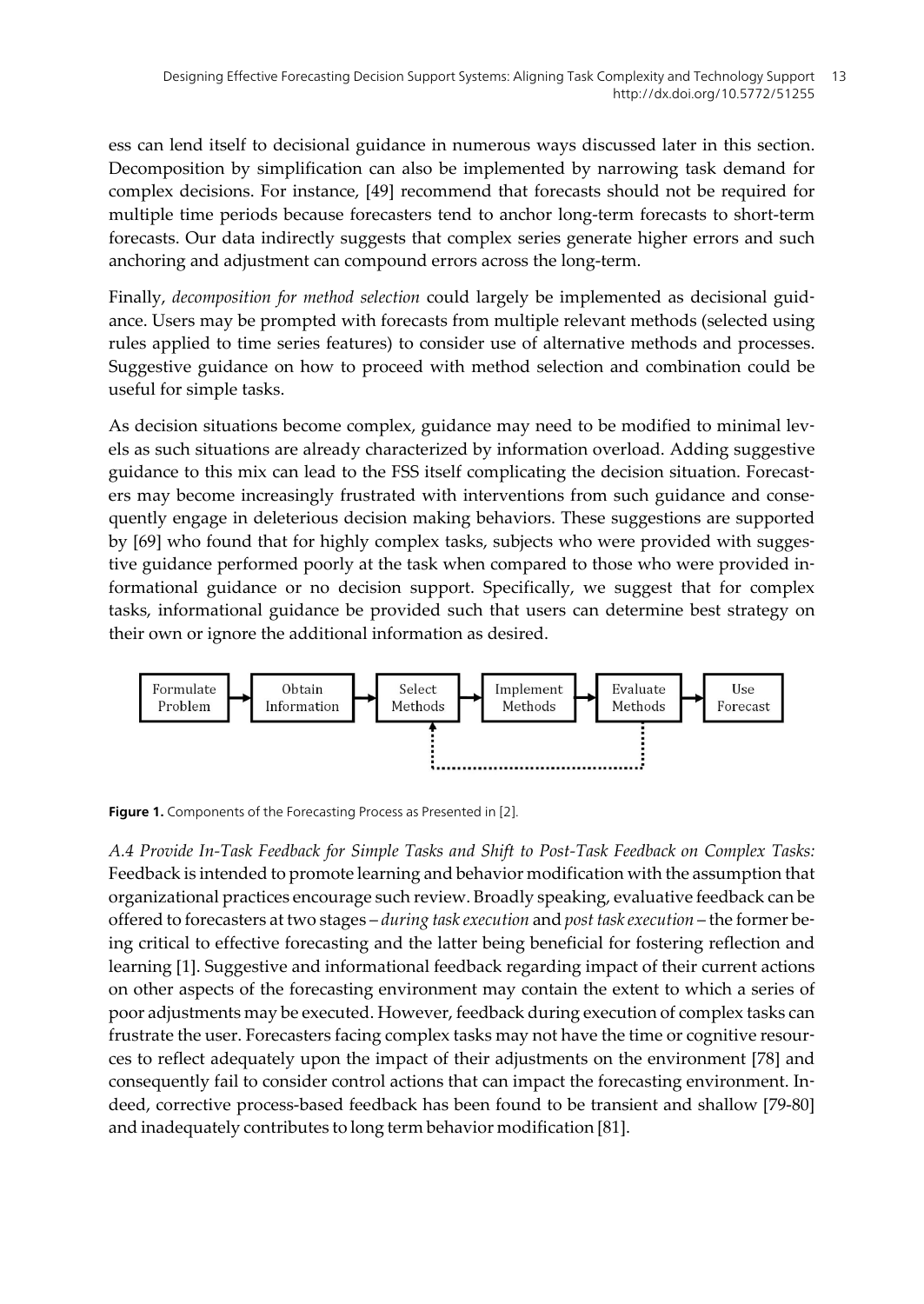To this end, FSS developers may primarily focus on post-execution feedback for complex tasks. Post-task feedback has been found to improve decision quality [\[82](#page-23-0)] and attainment of challenging goals [\[83](#page-24-0)], particularly when the feedback is informative [[69\]](#page-23-0). Further, [\[1\]](#page-18-0) suggest four forms of post-task feedback: *outcome feedback*, result of outcomes from the forecasting task; *performance feedback*, assessment of performance such as forecast accuracy; c*ognitive process feedback,* effectiveness of forecasting process deployed; *task properties feedback,* infor‐ mation about the task e.g. presence of conflicting underlying series. Considering that the intention of post-execution is to foster learning, holistic learning is possible for instance, by providing informative guidance on the above aspects complemented with the ability to drill down to the suggestive components, may be most beneficial to forecasters.

Simple tasks, in contrast, do not require the same level of feedback and support as complex tasks. Moreover, these tasks are cognitively less demanding. Consequently, in-task feedback may not be detrimental and may be designed to provide the user with guidance such as by displaying features of the time series and discussing their impact on forecasts, providing original series contrasted with series that have been cleansed of distracting features such as outliers and irrelevant early data, and providing forecasting guidance in form of rules and relevant methods. As a case in point, RBF rules that pertain to a specific set of features present in the task being executed could be displayed such that the user can recognize the knowledge that has gone into generating the forecast.

*A.5 Restrict Data and Models According to Task Complexity:* Restrictiveness may be relaxed for simpler tasks by increasing the range of available data and models. FSS can shift to making some desirable processes easy to use while making other, less desirable alternatives, more difficult [\[1\]](#page-18-0). Automating and thereby simplifying the application of desirable strategies can serve to reduce the effort associated with executing the more desirable strategies [[84\]](#page-24-0) and thereby reduce the need for making damaging judgmental adjustments to the decision process [\[13](#page-19-0)].

*A.6 Restrict to Impose Standards and Best Practices:* Finally, restrictions can be applied when certain organizational best practices and standards need to be applied in the forecasting process. For instance, a critical issue in supply chain forecasting is an escalation of forecasting adjustments as a forecast moves down the supply chain, thereby contributing to the bullwhip effect [[85\]](#page-24-0). Embedding restraints in the forecasting system that contain the magnitude and directionality of adjustments may potentially reduce the risks associated with overcompensating for each element of the supply chain. This is particularly true for complex data where forecasters may overemphasize random patterns in the data or simple series where forecasters may want to overcompensate for seemingly aggressive forecasts. These restraints may be in the form of boundaries or confidence intervals which adapt to the na‐ ture of the complexity being presented to the forecaster.

#### **3.2. Design FDSS to Increase Forecaster Confidence**

Earlier, we discussed judgmental adjustments as a mechanism for forecasters to develop ownership of the forecasts. If FSS can be designed with features that enhance forecaster con‐ fidence in its abilities, possibly the compulsion to make judgmental adjustments may be mi‐ tigated. Most studies have focused on DSS use and satisfaction and suggested user attitudes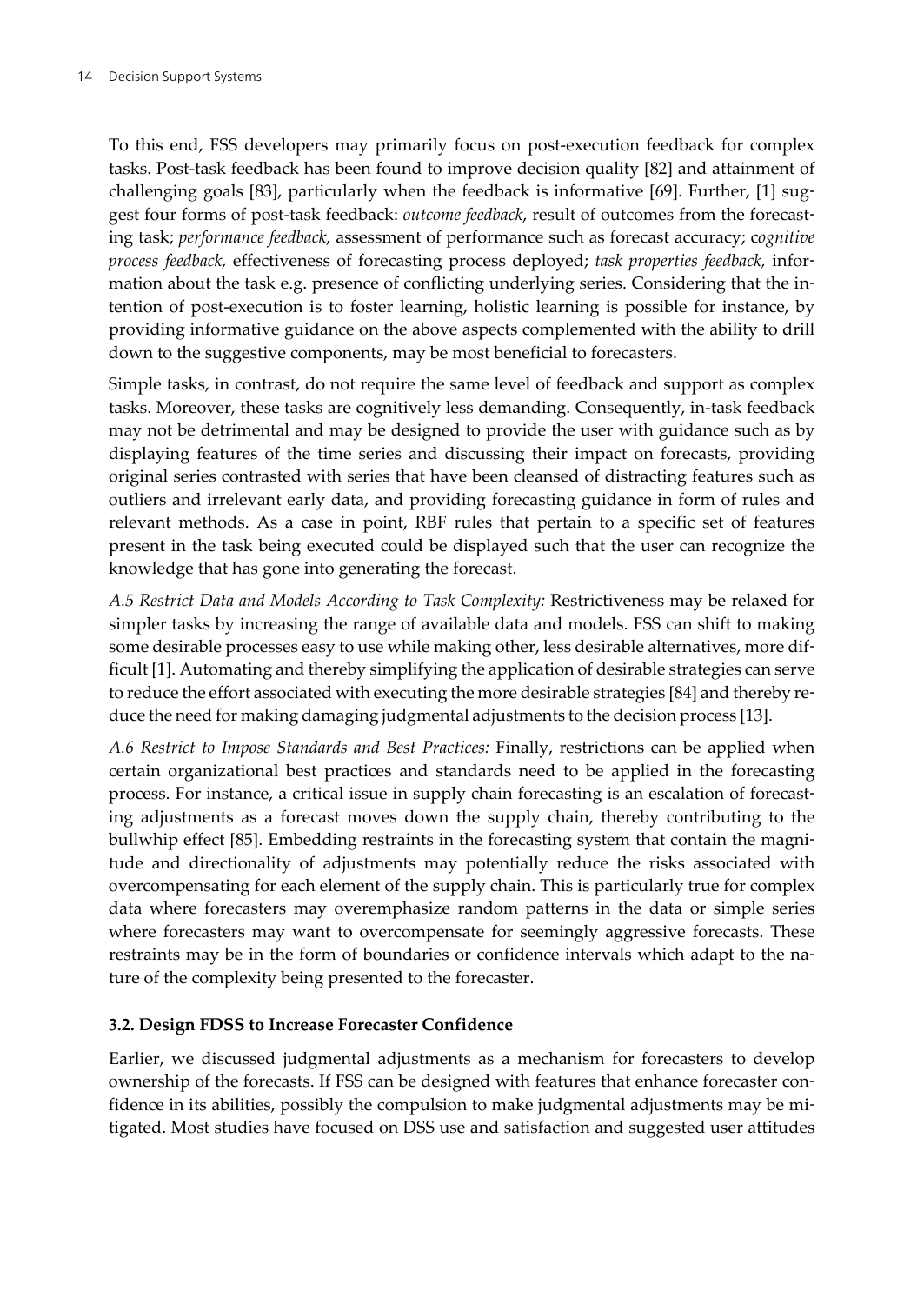towards DSS and their satisfaction with DSS as indicators of DSS use [\[86-87](#page-24-0)]. However, our concern in this paper extends beyond use since forecasters may use an FSS to generate fore‐ casts and still make judgmental adjustments. Confidence in the system can be enhanced by making its abilities transparent to the forecaster by making the FDSS and its features fully disclosed [\[35](#page-20-0)]. Furthermore, a well validated FDSS that has demonstrated stability across time and multiple data sets can potentially improve confidence [[88\]](#page-24-0). This validation is particularly simple to implement in FDSS due to the well-defined and universally accepted suc‐ cess measure, forecast accuracy. Confidence in an FDSS may also be enhanced by highlighting the credibility of knowledge underlying it. When transparent to forecasters, use of expert knowledge, empirically validated findings, and methodical calibrations can poten‐ tially enhance forecaster confidence in system abilities, and thereby mitigate the need for ad‐ justments. Finally, user involvement in systems design and development has been shown to increase user satisfaction with and commitment to the system and its outcomes [[89-91\]](#page-24-0). For instance, [\[92](#page-24-0)] found that forecasters involved in defining features of the FSS such as display and models indicated greater satisfaction with FSS forecasts, even though their overall accuracy was lower than those who were constrained in their involvement.

#### **3.3. Implications for Practical Design Research**

In the sections above, we have offered numerous suggestions regarding FSS design. While some of these have been researched and validated, most require further research attention particularly in light of the simple-complex task classification that forms the foundation of our paper. To this end, we first suggest that our proposed task classification be tested on a broader time series base to (a) determine if the application of this framework is generaliza‐ ble to a larger set of time series, and (b) whether the patterns of judgmental performance and adjustments we observed across the two studies [[52\]](#page-22-0) hold ground in a larger context. If our results are proven across a broader base, implications for FSS design are numerous in terms of recommendations addressed earlier.

Beyond confirmation of the FTTF framework, there are numerous opportunities for examining FSS design issues. Most importantly, our proposition has been that FSS should be de‐ signed to not only enhance forecaster support for task execution but also to promote effective behavior modification during and post execution. Such learning and modification will occur over long term system utilization, features supporting feedback and learning in FSS should occur early in the design process. This has implications for finding the ideal balance between restrictive and decisional guidance features and identifying the decision mak‐ ing stage to which these are best applied. As [\[69](#page-23-0)] suggest, increased decisional guidance during problem formulation can have an adverse effect on judgmental task performance but providing feedback at the right opportunity can improve performance. In response, much research is required to identify aspects of forecaster behavior that are amenable to behavior modification and those that are not, nature of desirable support, and stage of forecasting process where these support features are best applied.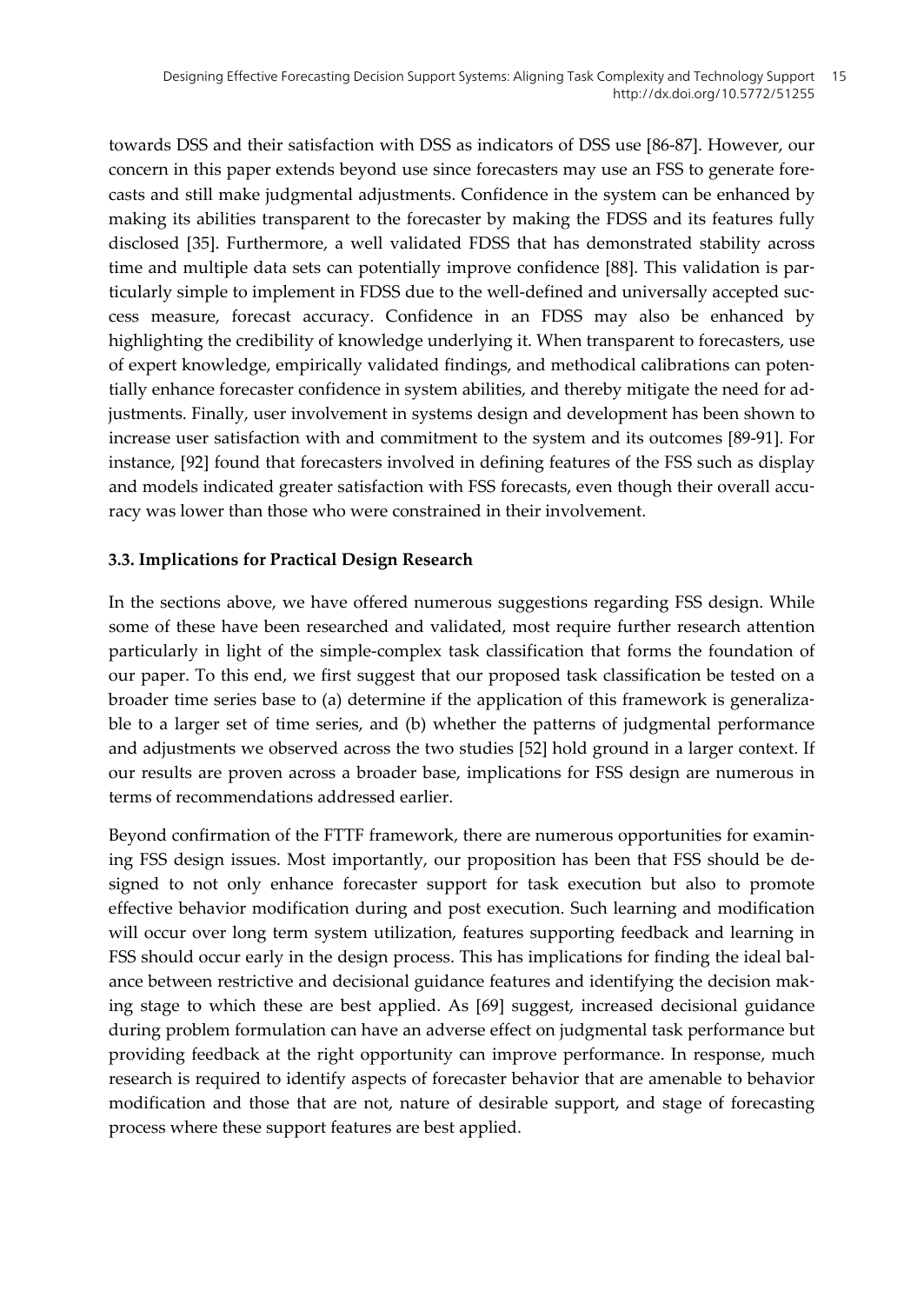#### **4. Summary and Conclusions**

The practical implications of our chapter are, indeed, numerous from the eight practical propositions to the six design FSS aspects regarding adaptations to Task Complexity and is‐ sues having to do with forecaster confidence. We summarize these here next. First, fitting technology support to task characteristics can provide a useful mechanism for identifying gaps between system functionality and user needs. Understanding task characteristics and corresponding support needs will enable FDSS designers to create systems that better suit and adapt to user needs. Second, a methodical integration of task and support technologies can lead to greater user commitment, thereby reducing forecaster's tendency to make deleterious *ad hoc* adjustments. Task-technology fit can enable identification of functions for which human intervention can be problematic and thereby restrict or guide selection towards im‐ proved choice [\[65](#page-22-0), [93\]](#page-24-0). For instance, systems that complement limitations of human information processing (HIP) may improve decision maker performance [\[40](#page-21-0)] because they mitigate cognitive overload that constrains human performance on complex tasks [\[94](#page-24-0)]. Finally, a well-designed and optimally utilized FSS has a strong positive impact on individual performance and system adoption [[20\]](#page-19-0). From an organizational perspective, this can have measurable positive implications for return on investments [\[95-96](#page-24-0)].

From a forecasting perspective, this study has yielded several insights to forecaster behavior and implications for FDSS design. We find that little has been done in the forecasting literature by way of developing a formal taxonomy for forecasting tasks. The principal reason for this is that a taxonomy for forecasting tasks essentially depends upon a codification of series complexity. We have endeavored to begin this classification work [\[52](#page-22-0)]. Our framework pro‐ vides an initial attempt to do so in the domain of time series forecasting. Researchers in vari‐ ous other domains may find explorations of similar classifications to be beneficial in making recommendations for systems design in their own domains. Further, we find that forecasters' behaviors regarding direction and magnitude of these adjustments is impacted by complexity of the forecasting task, thereby underscoring the value of parsing out simple from complex tasks. Finally, considering the above contributions, we recommend the need for congruence between system features and task features. Our research, in some aspects, is ex‐ ploratory in nature and further work is required to solidify this research stream.

| Appendices |  |
|------------|--|
|------------|--|

| Feature                            | Description and Implementation as in C&A                                                                                                          | Operationalization                |
|------------------------------------|---------------------------------------------------------------------------------------------------------------------------------------------------|-----------------------------------|
| Coefficient of Variation<br>(CV)   | Standard deviation divided by the mean for the trend<br>adjusted data.                                                                            | Automatic identification -<br>C&A |
| Regression T-Statistic<br>(T-Stat) | The t-statistic for linear regression. If T-statistic is greater<br>than abs(2), the series is classified as having a significant<br>basic trend. | Automatic identification -<br>C&A |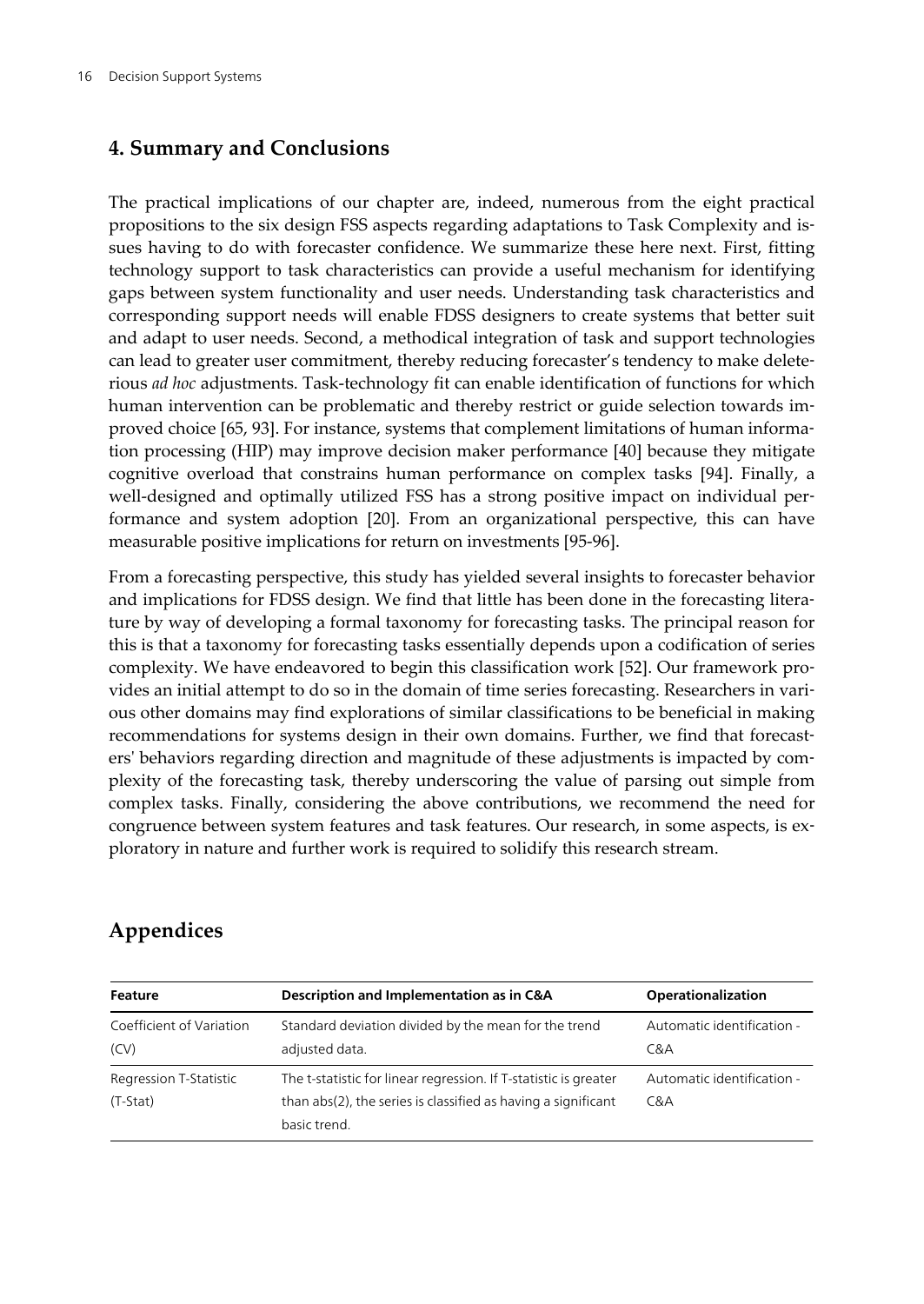| Feature                           | Description and Implementation as in C&A                                                                                                                                                                                                                                                                                                 | Operationalization                      |
|-----------------------------------|------------------------------------------------------------------------------------------------------------------------------------------------------------------------------------------------------------------------------------------------------------------------------------------------------------------------------------------|-----------------------------------------|
| Functional Form (FF)              | Expected pattern of the trend of the series. Can be<br>multiplicative or additive.                                                                                                                                                                                                                                                       | Judgmental identification -<br>$C&A*$   |
| Basic Trend (BT)                  | Direction of trend after fitting linear regression to past<br>data.                                                                                                                                                                                                                                                                      | Automatic identification -<br>C&A       |
| Recent Trend (RT)                 | The direction of trend that results from fitting Holt's to<br>past data.                                                                                                                                                                                                                                                                 | Automatic identification -<br>C&A       |
| Near a Previous Extreme<br>(Ext.) | A last observation that is 90% more than the highest or<br>110% lower than lowest observation.                                                                                                                                                                                                                                           | Automatic identification -<br>C&A       |
| Outliers (Out.)                   | Isolated observation near a 2 std. deviation band of linear<br>regress.                                                                                                                                                                                                                                                                  | Automatic identification -<br>C&A       |
| Recent Run Not Long (RR)          | The last six period-to-period movements are not in same<br>direction.                                                                                                                                                                                                                                                                    | Judgmental identification -<br>C&A      |
| Changing Basic Trend (CB)         | Underlying trend that is changing over the long run.                                                                                                                                                                                                                                                                                     | Judgmental identification -<br>$C&A*$   |
| Irrelevant Early Data (Irr.)      | Early portion of the series results from a substantially<br>different underlying process.                                                                                                                                                                                                                                                | Judgmental identification -<br>C&A      |
| Unusual Last Observation<br>(ULO) | Last observation deviates substantially from previous data.                                                                                                                                                                                                                                                                              | Judgmental identification -<br>$C&A*$   |
| Suspicious Pattern (Sus.)         | Series that show a substantial change in recent pattern.                                                                                                                                                                                                                                                                                 | Judgmental identification -<br>C&A      |
| Level Discontinuities (LD)        | Changes in the level of the series (steps)                                                                                                                                                                                                                                                                                               | Judgmental identification -<br>$C&A*$   |
| Causal Forces (CF)                | The net directional effect of the principal factors acting on<br>the series. Growth exerts an upward force. Decay exerts a<br>downward force. Supporting forces push in direction of<br>historical trend. Opposing forces work against the trend.<br>Regressing forces work towards a mean. When uncertain,<br>forces should be unknown. | Judgmental identification -<br>C&A      |
| Trend Conflict (TC)               | If recent trend conflicts with causal forces, e.g. recent<br>trend is growing while causal forces are decay, then<br>a trend conflict is flagged.                                                                                                                                                                                        | Judgmental assessment for<br>this study |
| Trend Variation (TV)              | Standard deviation divided by the mean for the trend<br>adjusted data. If coefficient is >0.2, the series is flagged<br>as being uncertain.                                                                                                                                                                                              | Automatic identification -<br>C&A       |

#### **Table A.**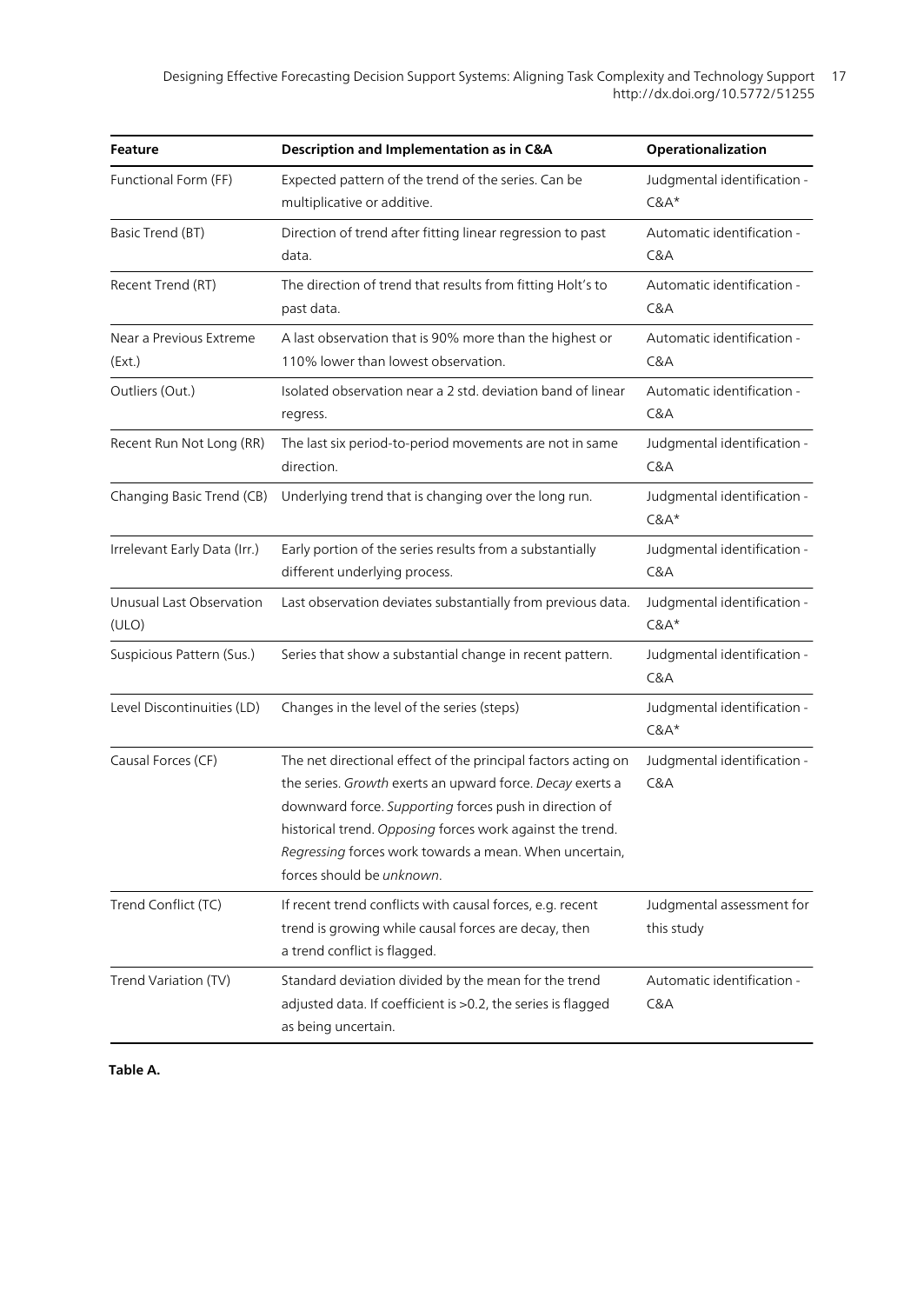### <span id="page-18-0"></span>**Author details**

Monica Adya<sup>1</sup> and Edward J. Lusk<sup>1\*</sup>

\*Address all correspondence to: luskej@plattsburgh.edu

1 Department of Management Marquette University Milwaukee, WI, USA

Department of Accounting SUNY; Plattsburgh Plattsburgh, NY USA and Emeritus: Depart‐ ment of Statistics The Wharton School: University of Pennsylvania Philadelphia, PA, USA

#### **References**

- [1] Fildes, R., Goodwin, P., & Lawrence, M. (2006). The Design Features of Forecasting Support Systems and Their Effectiveness. *Decision Support Systems*, 42, 351-361.
- [2] Armstrong, J. S. (2001). Extrapolation of Time-series and Cross-sectional Data. *In: JS Armstrong (Ed.) Principles of Forecasting: A Handbook for Researchers and Practitioners*, Boston, Kluwer Academic Press.
- [3] Clemen, R. T. (1989). Combining Forecasts: A Review and Annotated Bibliography. *International Journal of Forecasting*, 5, 559-583.
- [4] Remus, W. (1987). A Study of the Impact of Graphical and Tabular Displays and Their Interactions with Environmental Complexity. *Management Science*, 33, 1200-1205.
- [5] Önkal, D., Goodwin, P., Thomson, M., Gönül, S., & Pollock, A. (2009). The Relative Influence of Advice from Human Experts and Statistical Methods on Forecast Ad‐ justments. *Behavioral Decision Making*, 22, 390-409.
- [6] Bystrom, K., & Jarvelin, K. (1995). Task Complexity Affects Information Seeking and Use. *Information Processing & Management*, 31, 191-215.
- [7] Wood, R. E., Atkins, P., & Tabernero, C. (2000). Self-efficacy and Strategy on Complex Tasks. *Applied Psychology: An International Review*, 49, 330-466.
- [8] Gönül, M. S., Önkal, D., & Lawrence, M. (2006). The Effects of Structural Characteristics of Explanations on Use of a DSS. *Decision Support Systems*, 42, 1481-1493.
- [9] Lawrence, M., & O'Connor, M. (1992). Exploring Judgmental Forecasting. *Internation‐ al Journal of Forecasting*, 8, 15-26.
- [10] Jiang, J. J., Muhanna, W. A., & Pick, R. A. (1996). The Impact of Model Performance History Information on Users' Confidence in Decision Models: An Experimental Ex‐ amination. *Computers in Human Behavior*, 12, 193-207.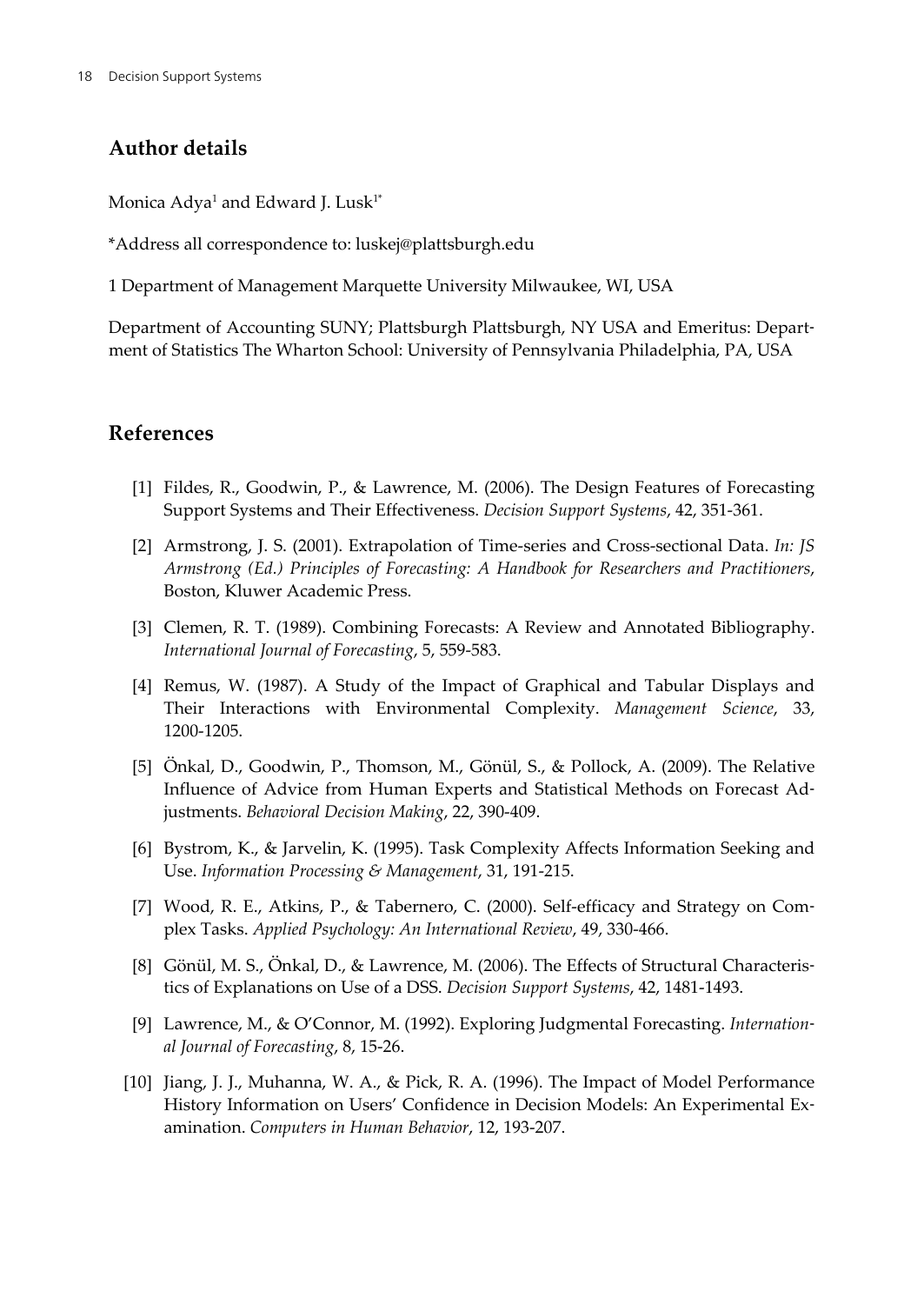- <span id="page-19-0"></span>[11] Lee, W. Y., Goodwin, P., Fildes, R., Nikolopoulos, K., & Lawrence, M. (2007). Provid‐ ing Support for the Use of Analogies in Demand Forecasting Tasks. *International Jour‐ nal of Forecasting*, 23, 377-390.
- [12] Adya, M., Lusk, E. J., & Belhadjali, M. (2009). Decomposition as a Complex-skill Ac‐ quisition Strategy in Management Education: A Case Study in Business Forecasting. *Decision Sciences Journal of Innovative Education*, 7, 9-36.
- [13] Goodwin, P. (2000). Improving the Voluntary Integration of Statistical Forecasts and Judgment. *International Journal of Forecasting*, 16, 85-99.
- [14] Lim, J. S., & O'Connor, M. (1996). Judgmental Forecasting with Interactive Forecasting Support Systems. *Decision Support Systems*, 16, 339-358.
- [15] Zigurs, I., & Buckland, B. K. (1998). The Theory of Task/Technology Fit and Group Support Systems Effectiveness. *MIS Quarterly*, 22, 313-334.
- [16] Dishaw, M. T., & Strong, D. M. (1998). Supporting Software Maintenance with Soft‐ ware Engineering Tools: A Computed Task-technology Fit Analysis. *Journal of Sys‐ tems and Software*, 44, 107-120.
- [17] Maruping, L. M., & Agarwal, R. (2004). Managing Team Interpersonal Processes Through the Task-Technology Fit Perspective. *Journal of Applied Psychology*, 89, 975-990.
- [18] Mathieson, K., & Keil, M. (1998). Beyond the Interface: Ease of Use and the Task/ Technology Fit. *Information & Management*, 34, 221-230.
- [19] Smith, C., & Mentzer, J. (2010). Forecasting Task-technology fit: The Influence of In‐ dividuals, Systems and Procedures on Forecast Performance. *International Journal of Forecasting*, 26, 144-161.
- [20] Goodhue, D. L., & Thompson, R. L. (1995). Task-Technology Fit and Individual Per‐ formance. . MIS Quarterly , 19, 213-236.
- [21] Goodhue, D. L. (1995). Understanding User Evaluations of Information Systems. *Management Science*, 41, 1827-1844.
- [22] Shaw, M. E. (1954). Some Effects of Problem Complexity Upon Problem Solution Efficiency in Different Communication Nets. *Journal of Experimental Psychology*, 48, 211-217.
- [23] Campbell, D. J. (1988). Task Complexity: A Review and Analysis. *Academy of Manage‐ ment Review*, 13, 40-52.
- [24] Lee, C. C., Cheng, H. K., & Cheng, H. H. (2005). An Empirical Study of Mobile Commerce in Insurance Industry: Task-technology Fit and Individual Differences. *Deci‐ sion Support Systems*, 43, 95-110.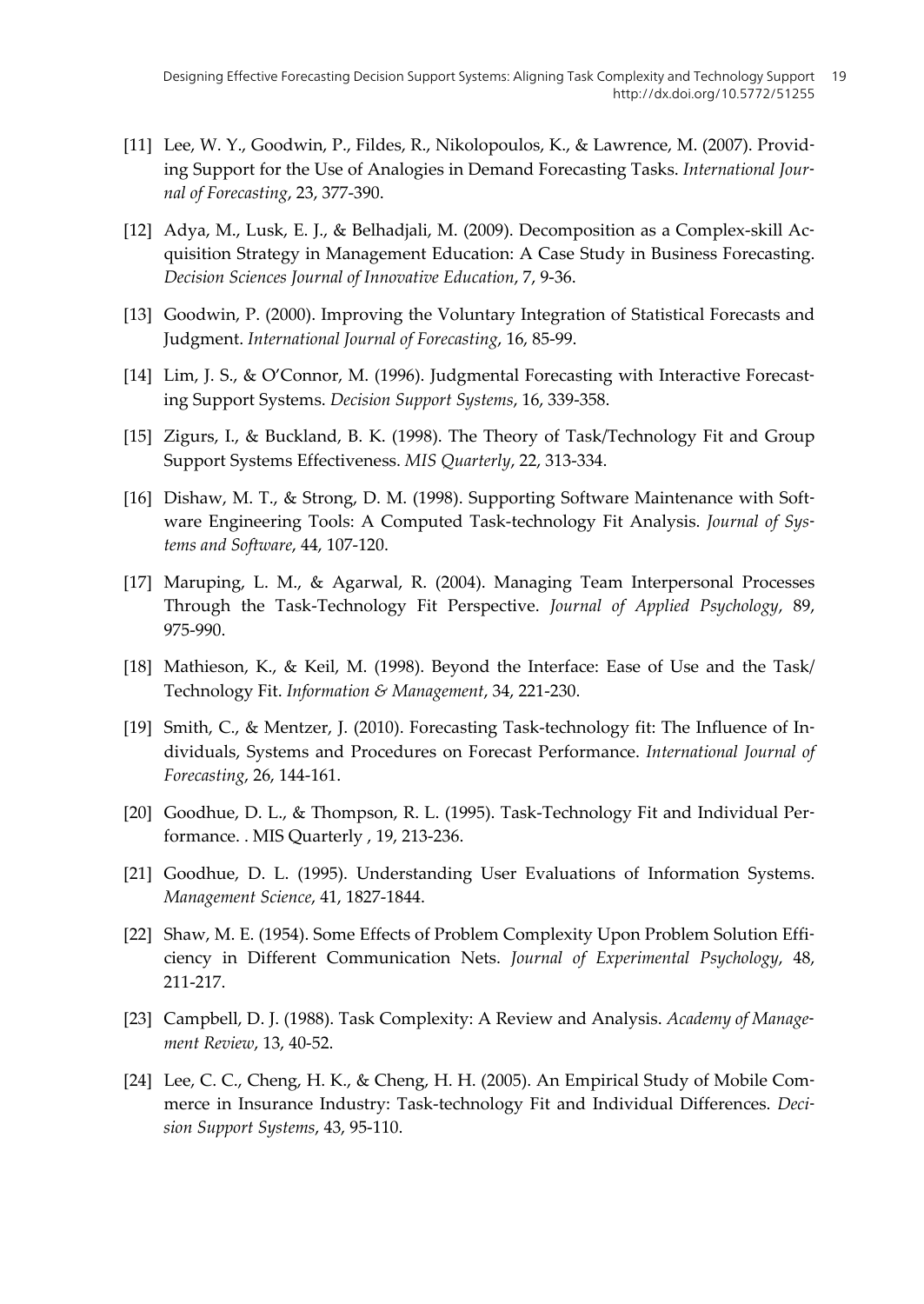- <span id="page-20-0"></span>[25] Klopping, I., & Mc Kinney, E. (2004). Extending the Technology Acceptance Model and the Task-Technology Fit Model to Consumer e-commerce. *Information Technology Learning and Performance Journal*, 22, 35-48.
- [26] Armstrong, J. S., Collopy, F., & Yokum, J. T. (2005). Decomposition by Casual Forces: A Procedure for Forecasting Complex Time Series. *International Journal of Forecasting*, 21, 25-36.
- [27] Rossana, R. J., & Seater, J. J. (1995). Temporal Aggregation and Economic Time Series. *Journal of Business & Economic Statistics*, 13, 441-452.
- [28] Johnes, G., Kalinoglou, A., & Manasova, A. (2005). Chaos and the dancing stars: Nonlinearity and entrepreneurship. *Journal of Entreprenuership*, 1, 1-19.
- [29] Lee, D., & Schmidt, P. (1996). On the Power of KPSS Test of Stationarity Against Fractionally-Integrated Alternatives. *Journal of Econometrics*, 73, 285-302.
- [30] Mac, Kinnon. J. G. (1994). Approximate Asymptotic Distribution Functions for Unitroot and Co-integration Tests. *Journal of Business and Economic Statistics*, 12, 167-176.
- [31] MacKinnon, J. G. (1996). Numerical Distribution Functions for Unit-root and co-integration tests. *Journal of Applied Econometrics*, 11, 601-618.
- [32] LeBaron, B., Arthur, W. B., & Palmer, R. (1999). Time Series Properties of an Artificial Stock Market. *Journal of Economic Dynamics & Control*, 23, 1487-1516.
- [33] Vokurka, R. J., Flores, B. E., & Pearce, S. L. (1996). Automatic Feature Identification and Graphical Support in Rule-based Forecasting: A comparison. *International Journal of Forecasting*, 12, 495-512.
- [34] O'Connor, M., & Lawrence, M. (1992). Time Series Characteristics and the Widths of Judgmental Confidence Intervals. *International Journal of Forecasting*, 7, 413-420.
- [35] Collopy, F., & Armstrong, J. S. (1992). Rule-based Forecasting: Development and Val‐ idation of an Expert Systems Approach to Combining Time Series Extrapolations. *Management Science*, 38, 1394-1414.
- [36] Adya, M., Armstrong, J. S., Collopy, F., & Kennedy, M. (2000). An Application of Rule-based Forecasting to a Situation Lacking Domain Knowledge. *International Jour‐ nal of Forecasting*, 16, 477-484.
- [37] Armstrong, J. S., Adya, M., & Collopy, F. (2001). Rule-based Forecasting: Using Judgment in Time-Series Extrapolation. *In: JS Armstrong (Ed.) Principles of Forecasting: A Handbook for Researchers and Practitioners*, Boston, Kluwer Academic Press.
- [38] Adya, M. (1997). Critical Issues in the Implementation of Rule-based Forecasting Systems: Refinement, Evaluation, and Validation. *PhD Dissertation*, The Weatherhead School of Management, Case Western Reserve University, Cleveland, OH, USA.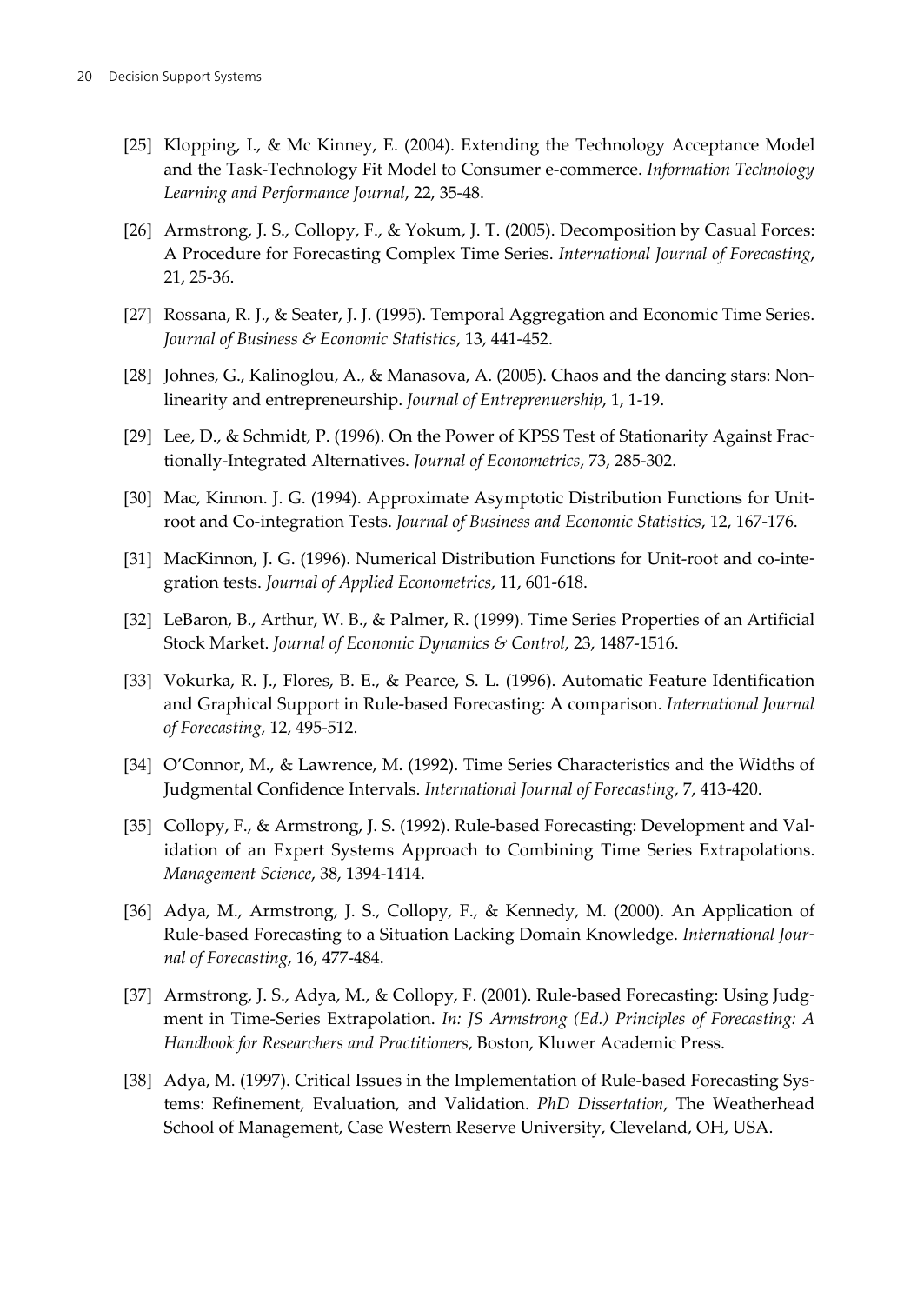- <span id="page-21-0"></span>[39] Armstrong, J. S., & Collopy, F. (1992). The Selection of Error Measures for Generalizing About Forecasting Methods: Empirical Comparisons. *International Journal of Fore‐ casting*, 8, 69-80.
- [40] Robey, D., & Taggert, W. (1982). Human Information Processing in Information and Decision Support Systems. *MIS Quarterly*, 6, 61-73.
- [41] Marsden, J., Pakath, R., & Wibowo, K. (2002). Decision Making Under Time Pressure with Different Information Sources and Performance-based Financial Incentives. *De‐ cision Support Systems*, 34, 75-97.
- [42] Vila, J., & Beccue, B. (1995). Effect of Visualization on the Decision Maker When Us‐ ing Analytic Hierarchy Process. *Proceedings of the 20th Hawaii Conference on System Sciences, HI*.
- [43] Benbasat, I., & Lim, L. (1992). The Effects of Group, Task, Context, and Technology Variables on the Usefulness of Group Support Systems: A Meta-analysis of Experi‐ mental Studies. *Small Group Research*, 24, 430-462.
- [44] Kester, L., Kirschner, P. A., & van Merrienboer, J. J. G. (2005). The Management of Complex Skill Overload During Complex Cognitive Skill Acquisition by Means of Computer Simulated Problem Solving. *British Journal of Educational Psychology*, 75, 71-85.
- [45] Carley, K. M., & Zhiang, L. (1997). A Theoretical Study of Organizational Performance Under Information Distortion. *Management Science*, 43, 976-997.
- [46] Payne, J. W., Bettman, J. R., & Johnson, E. J. (1993). *The adaptive decision maker*, Cam‐ bridge University Press, Cambridge, England.
- [47] Katz, I., & Assor, A. (2007). When Choice Motivates and When It Does Not. *Educa‐ tional Psychology Review*, 19, 429-442.
- [48] Bisantz, A. M., Llinas, J., Seong, Y., Finger, R., & Jiam, J. (2000). *Empirical Investiga‐ tions of Trust-related System Vulnerabilities in Aided, Adversarial Decision-making*, De‐ partment of Industrial Engineering, SUNY Buffalo.
- [49] Welch, E., Bretschneider, S., & Rohrbaugh, J. (1998). Accuracy of Judgmental Extrap‐ olation of Time Series Data: Characteristics, Causes, and Remediation Strategies for Forecasting. *International Journal of Forecasting*, 14, 95-110.
- [50] Dora, C. S., Sarkar, M., Sundaresh, S., Harmanec, D., Yeo, T., Poh, K., & Leong, T. (2001). Building Decision Support Systems for Treating Severe Head Injuries. Tucson, AZ. *Proceedings of the 2001 IEEE International Conference on Systems, Man and Cybernet‐ ics*.
- [51] Lerch, F. J., & Harter, D. E. (2001). Cognitive Support for Real-time Dynamic Decision-making. *Information Systems Research*, 12, 63-82.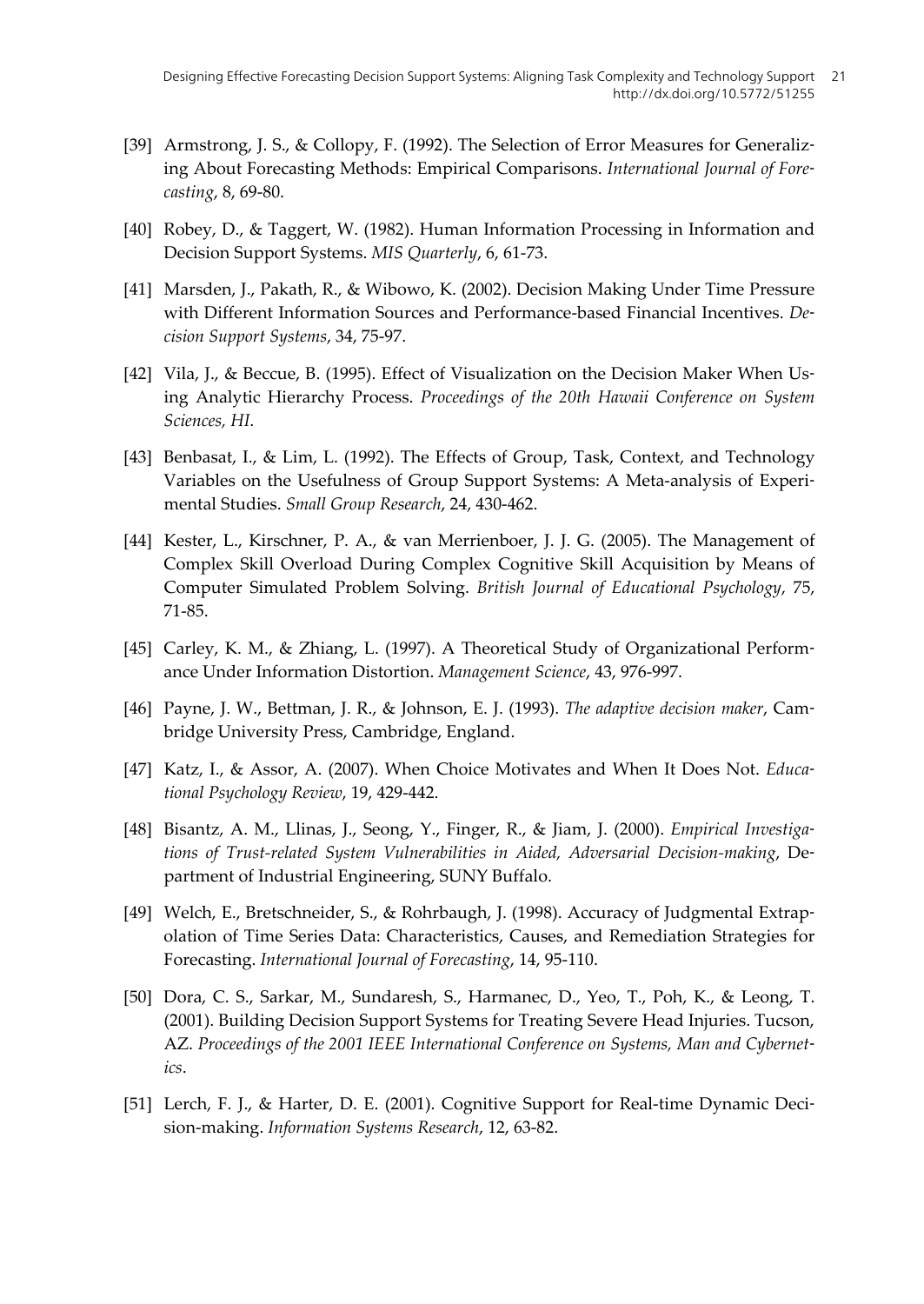- <span id="page-22-0"></span>[52] Adya, M., & Lusk, E. J. (2012). Development and Validation of a Time Series Complexity Taxonomy: Implications for Conditioning Forecasting Support Systems. *Working Paper*.
- [53] Edmondson, R. H., Lawrence, M. J., & O'Connor, M. J. (1988). The Use of Non-time Series Information in Sales Forecasting: A Case Study. *Journal of Forecasting*, 7, 201-211.
- [54] Sanders, N. R., & Ritzman, L. P. (1992). The Need for Contextual and Technical Knowledge in Judgmental Forecasting. *Journal of Behavioral Decision Making*, 5, 39-52.
- [55] Sanders, N., & Ritzman, L. (2001). Judgmental Adjustments of Statistical Forecasts. *In JS. Armstrong (Ed.), Principles of Forecasting: A Handbook for Researchers and Practition‐ ers*, Kluwer Academic Publishers, Norwell, MA.
- [56] Holsapple, C., & Winston, A. (1996). *Decision Support Systems: A Knowledge-Based Ap‐ proach*, St. Paul, MN, West Publishing.
- [57] Simon, H. (1997). *Models of Bounded Rationality*, 3, New York, NY, MIT Press.
- [58] Keen, P. G. W., & Morton, M. S. (1978). *Decision Support Systems: An Organizational Perspective*, Addison-Wesley, Reading, PA.
- [59] Keen, P. G. W. (1981). Information Systems and Organizational Change. *Communica‐ tions of the ACM*, 24, 24-33.
- [60] Leidner, D. E., & Elam, J. J. (1993). Executive Information Systems: The Impact on Ex‐ ecutive Decision Making. *Journal of Management Information Systems*, 10, 139-155.
- [61] Silver, M. J. (1991). Decisional Guidance for Computer-based Support. *MIS Quarterly*, 15, 105-133.
- [62] Alavi, M. (1982). An Assessment of the Concept of Decision Support Systems as Viewed by Senior-level Executives. *MIS Quarterly*, 6, 1-10.
- [63] Lamberti, D. M., & Wallace, W. A. (1990). Intelligent Interface Design: An Empirical Assessment of Knowledge Presentation in Expert Systems. *MIS Quarterly*, 14, 279-311.
- [64] Fazlollahi, B., & Parikh, Verma. S. (1997). Adaptive Decision Support Systems. *Deci‐ sion Support Systems*, 20, 297-315.
- [65] Silver, M. J. (1990). Decision Support Systems: Directed and Non-directed Change. *Information Systems Research*, 1, 47-70.
- [66] Xiao, B., & Benbasat, I. (2007). E-commerce Product Recommendation Agents: Use, Characteristics, and Impact. *MIS Quarterly*, 31, 137-209.
- [67] Gettity, T. P. (1971). The Design of Man-machine Decision Systems: An Application to Portfolio Management. *Sloan Management Review*, 12, 59-75.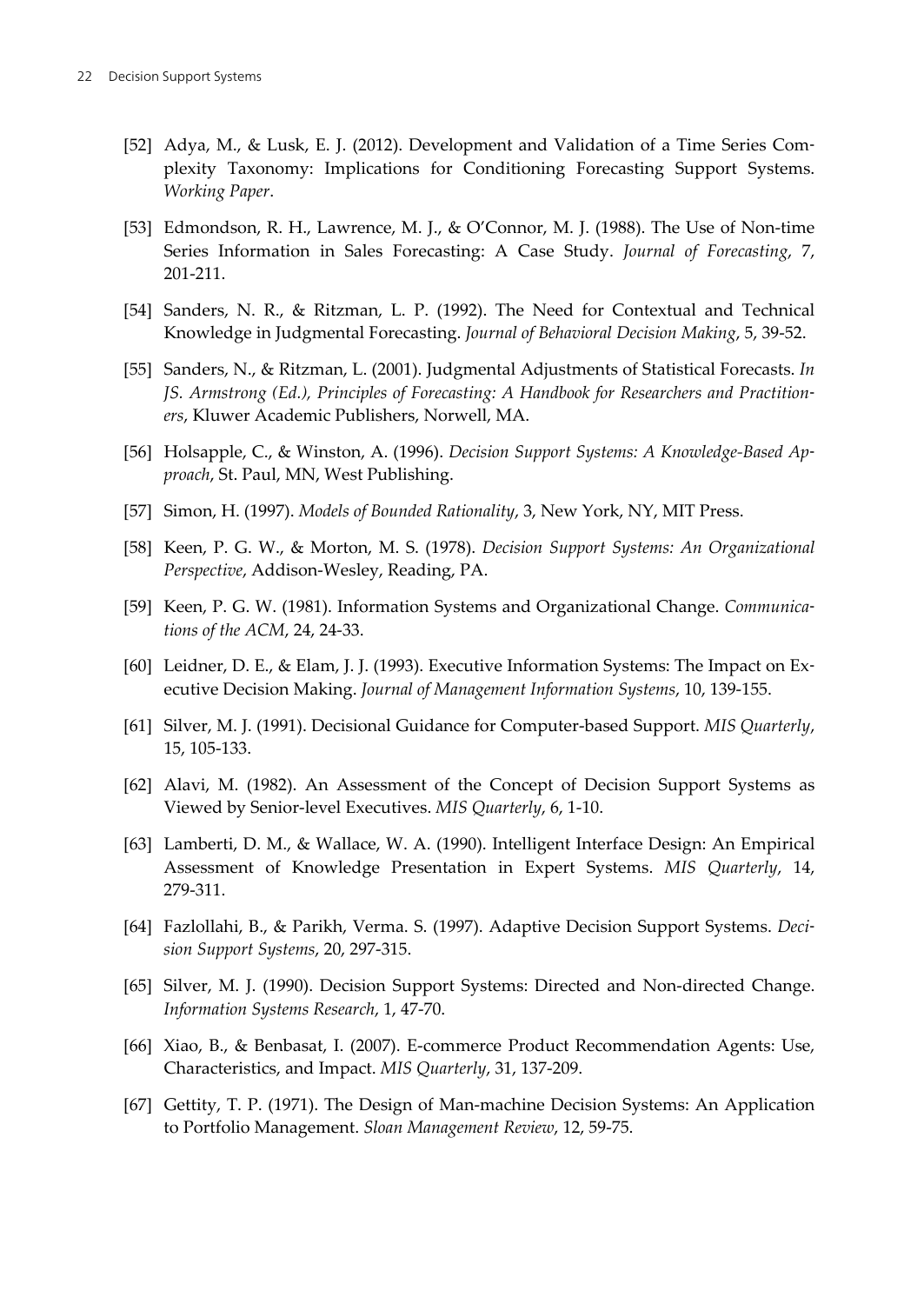- <span id="page-23-0"></span>[68] Vessey, I. (1994). The effect of information presentation on decision making: A costbenefit analysis. *Information & Management*, 27, 103-119.
- [69] Montezami, A. R., Wang, F., Nainar, S. M. K., & Bart, C. K. (1996). On the effectiveness of decisional guidance. *Decision Support Systems*, 18, 181-198.
- [70] Lee, F. J., & Anderson, J. R. (2001). Does Learning a Complex Task Have to be Complex? *A Study in Learning Decomposition. Cognitive Psychology*, 42, 267-316.
- [71] MacGregor, D. G. (2001). Decomposition for Judgmental Forecasting and Estimation. *In JS Armstrong (Ed.), Principles of forecasting: A Handbook for Researchers and Practition‐ ers*, 107-123, Norwell, MA, Kluwer Academic Publishers.
- [72] Plous, S. (1993). *The Psychology of Human Judgment and Decision Making*, New York, McGraw Hill.
- [73] Webby, R., O'Connor, M., & Lawrence, M. (2001). Judgmental Time Series Forecasting Using Domain Knowledge. *In J.S. Armstrong (Ed.) Principles of Forecasting: A Handbook for Researchers and Practitioners*, Kluwer Academic Publishers, Norwell, MA.
- [74] Ghahramani, Z., & Wolper, D. M. (1997). Modular Decomposition in Visiomotor Learning. *Nature*, 386, 392-395.
- [75] Jordan, M. I., & Jacobs, R. A. (1994). Hierarchical Mixture of Experts and the EM Algorithm. *Neurological Computing*, 6, 181-214.
- [76] Card, S. K., Moran, T. P., & Newell, A. (1983). *The Psychology of Human-computer Inter‐ action*, Hillsdale, NJ, Earlbaum.
- [77] Newell, A., & Rosenbloom, P. S. (1981). Mechanisms of Skill Acquisition and the Law of Practice. *In J. R. Anderson (Ed.), Cognitive Skills and their Acquisition*, 1-55, Hillsdale, NJ, Earlbaum.
- [78] Sterman, J. D. (1989). Misperceptions of Feedback in Dynamic Decision Making. *Or‐ ganizational Behavior and Human Decision Processes*, 43, 301-335.
- [79] Goodman, J. S., Wood, R. E., & Hendrickx, M. (2004). Feedback Specificity, Exploration, and Learning. *Journal of Applied Psychology*, 89, 248-262.
- [80] De Nisi, A. S., & Kluger, A. N. (2000). Feedback Effectiveness: Can 360-degree Appraisals be Improved? *Academy of Management Executive*, 14, 129-139.
- [81] Kayande, U. A., de Bruyn, A., Lilien, G., Rangaswamy, A., & Van Bruggen, G. (2006). The Effect of Feedback and Learning on Decision-support System Adoption. Athens. *In Avlonitis, GJ., Papavassiliou, N, Papastathopoulou, P. (Eds.) Proceedings of the 35th EMAC Conference*, European Marketing Academy, Brussels.
- [82] Singh, D. T. (1998). Incorporating Cognitive Aids into Decision Support Systems: The Case of the Strategy Execution Process. *Decision Support Systems*, 24, 145-163.